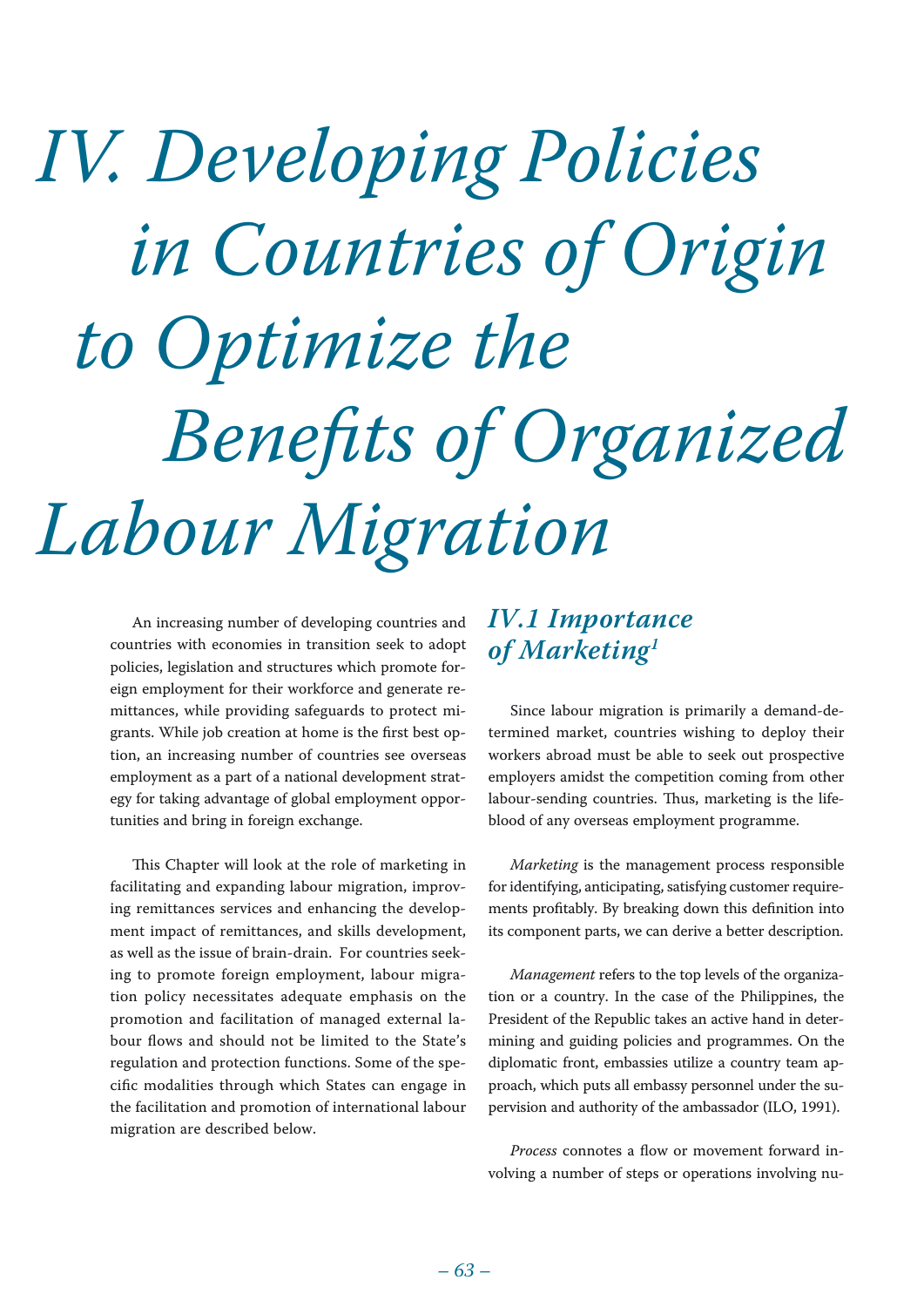merous entities or organizations. By its nature, it signals constant movement as opposed to a static position.

*Identifying* the requirement is the first critical step in marketing to determine the market of a product or service. It requires knowledge of both the supply and demand side of the market.

*Anticipating* is the necessary quality that allows one to remain competitive in the market. It implies a proactive attitude which allows an organization to be a step ahead of competitors in terms of what skills will be required by whom and when.

*Satisfying* or giving satisfaction is a universal concern of most customers. They look for products or service providers that will meet their requirements.

*Customer requirements* refer to the reliability of the product or service provider, competent and qualified workers, a cost effective process, timely delivery and transparent transactions.

*Profitability* refers to the whole migration process, where the host country and country of destination, migrant workers and the recruitment agency should all experience a win-win situation.

Marketing is a necessary first step in the effort to "export" a country's labour. It also connotes a country's deliberate policy to use the export of labour as a means to ease unemployment and rely on the flow of remittances to prop up its foreign exchange earnings. Countries intending to deploy their nationals abroad need to search for opportunities beyond their national boundaries in an international market which is highly competitive. This is attained with a working knowledge of market research.

The marketing process must start with an analysis of Strengths, Weaknesses, Opportunities and Threats, more commonly known as a SWOT analysis. When placed in the context of international labour migration or an overseas employment programme (OEP), an updated SWOT analysis can help to focus a country's efforts in areas where it has built-in strengths, or help it to determine strategies in the context of opportunities or threats. A well-executed SWOT can help to shape a marketing strategy but, more fundamentally, it can help to determine a market research plan. Therefore, although an in-depth SWOT is always preferred, even the most singular level SWOT will help to point an institution in the right direction for the development of a marketing strategy.

 *– 63 – – 64 –*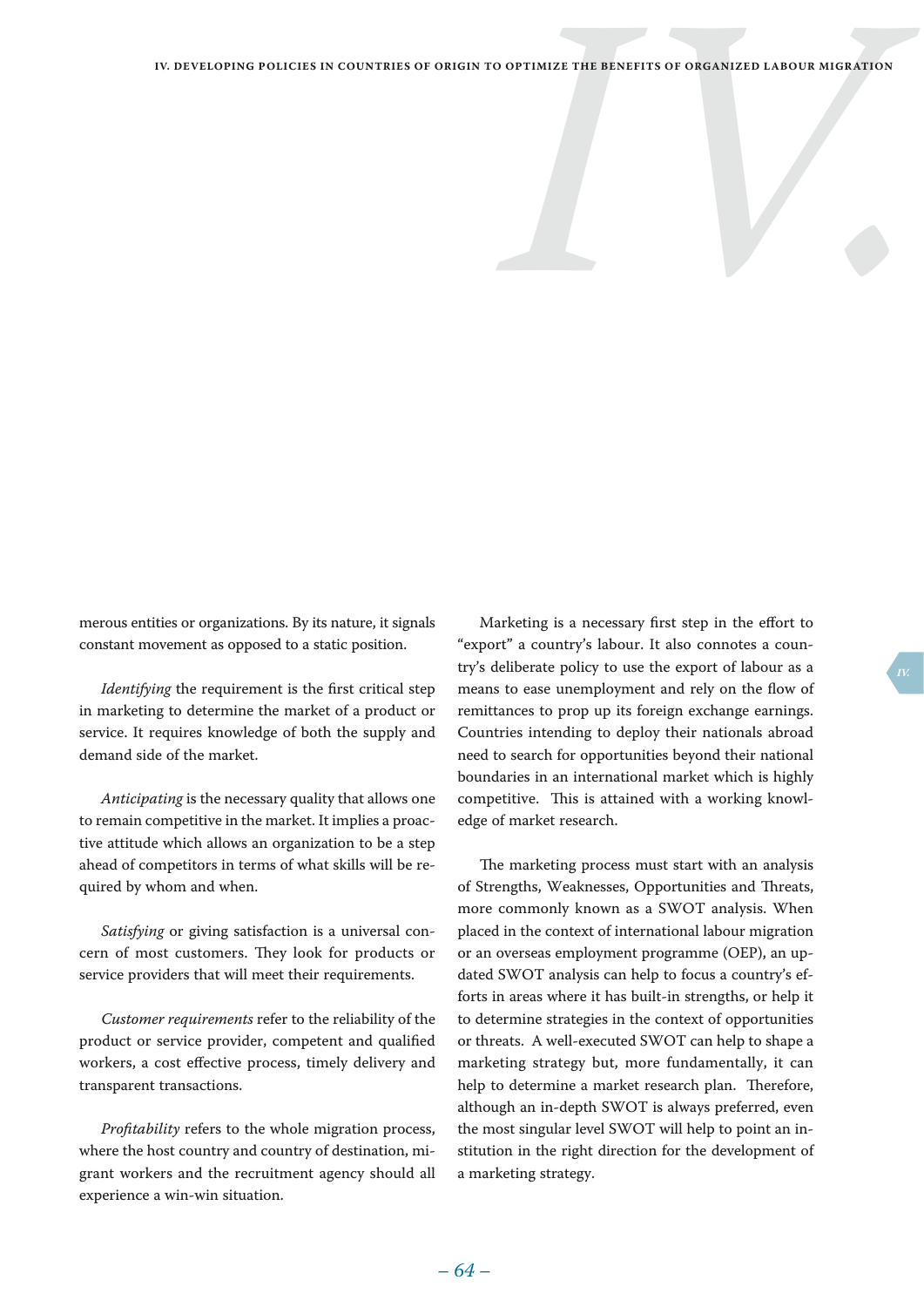# **IV.1.1 The market development process/ developing an international labour migration marketing cycle**

For facility of presentation, a Market Development Process Matrix is provided below which can serve as a framework for reference of the various stages of the process. The stages inherent in market development are chronologically laid out on the upper horizontal axis with 5 columns describing the different stages. The vertical axis lists the different schemes and strategies (inputs) designed to implement the targets objectives or goals (outputs), which are in turn laid out on the lower horizontal axis.

The first stage in market development is identification of the target market and assessment of supply capacity. It is important that both target market and supply assessment be undertaken simultaneously, since human resources development in a country usually is undertaken to meet local demands. A market becomes viable when there is a match between the demand and supply sides of the equation. A match signifies that the educational qualifications and experiences demanded by the foreign employer match those of workers from the sending country. If the variations between expectations and current capacity of the workers are not in congruence, some upgrading measures may be undertaken by way of skills upgrading or complementary courses in order to narrow any gap.

The entry stage follows, during which time the overseas employment programme of a sending country embarks on schemes to enable its workers to gain a foothold in the labour economy of the host country. The goal at this stage is to stimulate a market environment that raises the consciousness and awareness of foreign employers of the availability of workers from a particular country by highlighting their qualities, availability and competitiveness.

Having gained a foothold in a foreign market, the next step is programme implementation where the actual attainment of job contracts and recruitment agreements transpires as a result of inputs from the first two stages. At this point, a country's deployment machinery becomes known to others and comparisons are taken with other competing source countries to determine the better source of workers.

Next is the market share growth stage during which time deliberate efforts are undertaken to expand a sending country's market share. This presupposes that a sending country has the means of determining its share of the market and to what extent it can expand its participation in that market. Data on the international labour migration market is highly inadequate. Gut-feel measures may at times be necessary in order to at least estimate one's competitive standing and on demand and competitive trends.

The last stage in the process is market share maintenance, which ensures that current customers are satisfied and that their satisfaction will lead to recommendations to other prospective employers or repeat orders, whenever necessity dictates. It also means being in a strong position to fend off competitors trying to acquire market share.

#### **IV.1.1.1 Market development efforts**

The stages in market development should flow towards efforts for establishing specific market development and employment promotion measures, as enumerated in the vertical section of the matrix. This may be pursued in four general categories, namely, (1) research and planning, (2) personal selling and promotions, (3) print promotions and (4) corporate promotions and industry servicing projects. As an illustration, POEA's approach in the Philippines is described below.

#### (a) *Research and planning*

Research and planning are two inseparable tasks that comprise the lifeblood of a market development programme. Market-oriented research is undertaken to a large extent during the first stage of the market development process.

In the Philippines, the operational set-up of its market research group is based on the "desk officer system", which assigns particular markets on a regional basis and skills-based segments. This system facilitates the research process as it designates a desk officer on a per region basis such as the Middle East, Europe or Asia. It also allows for the development of regional expertise and specialization for each desk officer, making them wholly responsible for the conceptual and procedural formulation of regional market projects while coordi-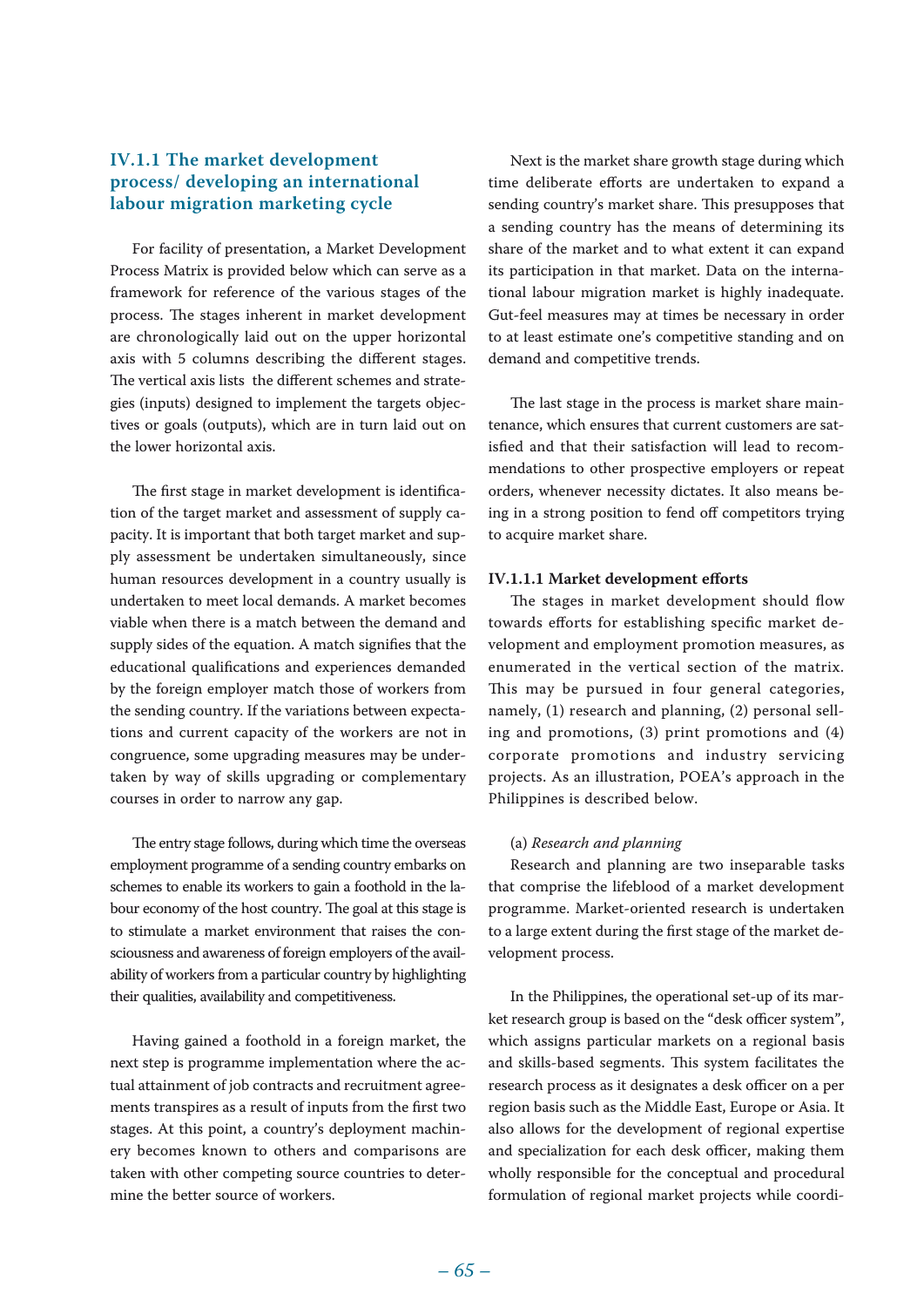# **F i g u r e IV. 1**

| <b>STAGE</b><br><b>INPUT</b>                                                                            | <b>Target Market</b><br>Identification<br>& Supply<br>Assessment | <b>Market Entry</b><br><b>Stage</b>                                                | <b>Market</b><br>Programme<br>Implementation                                                           | <b>Market Share</b><br>Growth<br><b>Stage</b>                                                  | <b>Market Share</b><br>Maintenance<br><b>Stage</b>        |
|---------------------------------------------------------------------------------------------------------|------------------------------------------------------------------|------------------------------------------------------------------------------------|--------------------------------------------------------------------------------------------------------|------------------------------------------------------------------------------------------------|-----------------------------------------------------------|
| 1. Research and<br>planning                                                                             | *****                                                            |                                                                                    | *****                                                                                                  |                                                                                                |                                                           |
| 2. Personal selling and<br>promotions                                                                   |                                                                  |                                                                                    |                                                                                                        |                                                                                                |                                                           |
| a. Marketing<br><b>Missions</b>                                                                         |                                                                  |                                                                                    | *****                                                                                                  |                                                                                                |                                                           |
| 1) Technical Study<br>or Fact-finding<br>Mission                                                        | *****                                                            |                                                                                    | *****                                                                                                  |                                                                                                |                                                           |
| 2) Top-level good-<br>will and promo-<br>tionsmission                                                   |                                                                  | *****                                                                              |                                                                                                        |                                                                                                | *****                                                     |
| b. Field visit /<br>client calls                                                                        |                                                                  | *****                                                                              |                                                                                                        |                                                                                                | *****                                                     |
| 3. Print promotions<br>a. Ad. programme<br>b. Support commu-<br>nication materials<br>c. Direct Mailing |                                                                  | *****<br>操作物操作<br>*****                                                            | *****                                                                                                  | *****                                                                                          |                                                           |
| 4. Corporate promo-<br>tions & industry<br>servicing projects<br>a. Familiarization                     |                                                                  | *****                                                                              | *****                                                                                                  |                                                                                                |                                                           |
| campaign<br>b. Greet-a-client<br>c. Client referral<br>advisory<br>d. Market informa-                   |                                                                  |                                                                                    | *****                                                                                                  | *****                                                                                          | *****                                                     |
| tion service                                                                                            |                                                                  |                                                                                    | *****                                                                                                  | *****                                                                                          | *****                                                     |
| Output                                                                                                  | <b>Market</b><br>prospects                                       | Host<br>government/<br>employer<br>awareness,<br>goodwill,<br>conductive<br>market | Initial job<br>contracts;<br>recruitment &<br>bilateral labour<br>agreements;<br>market<br>information | <b>Stronger</b> share<br>& foothold<br>(additional &/<br>or new job<br>orders/<br>agree-ments) | Continued<br>host<br>government/<br>employer<br>patronage |

*IV.*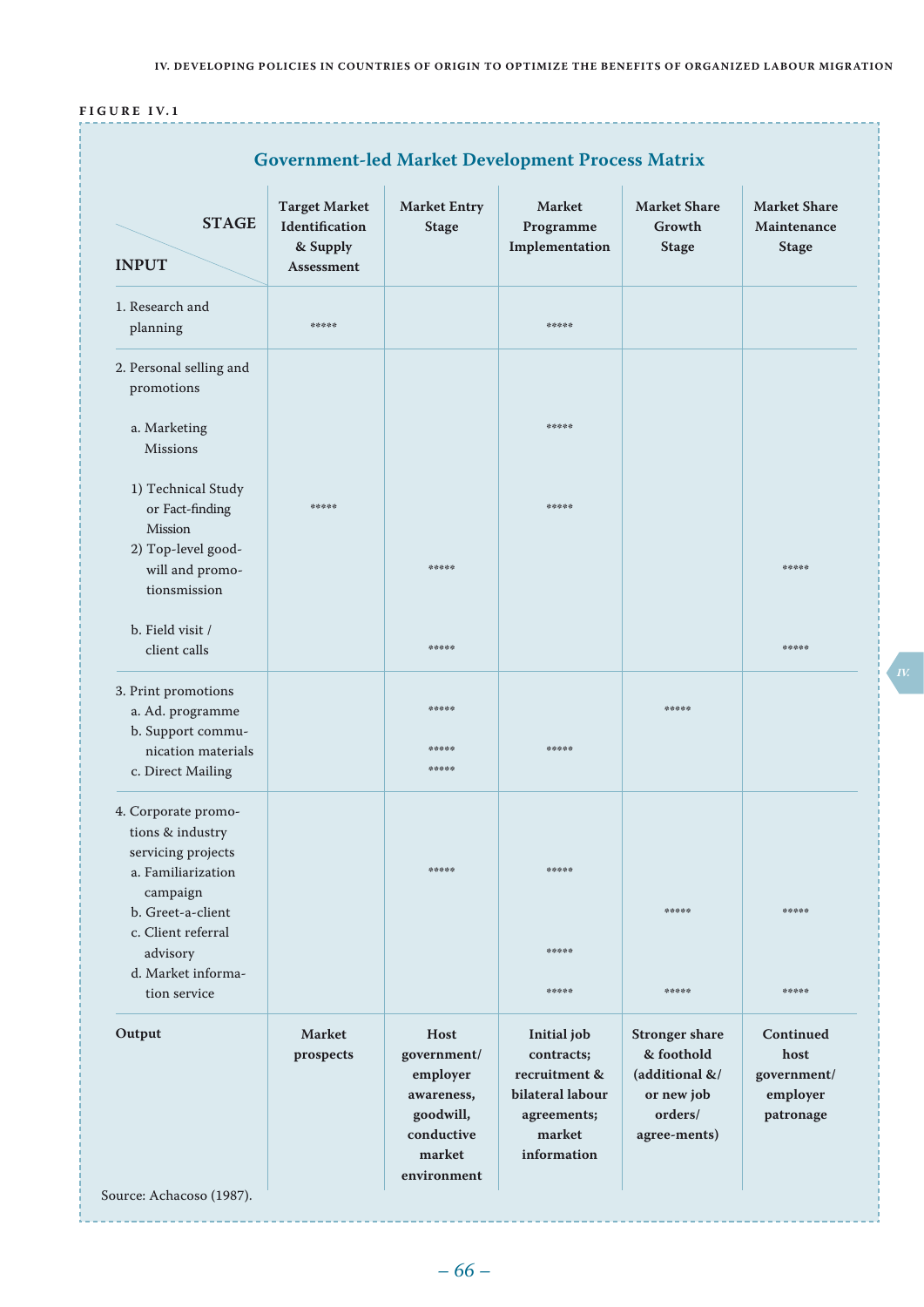nating with other areas of concern, such as defining research standards in implementation and control.

This geographic segmentation is crucial as it simplifies the application of promotional strategies, as will be seen below. The relative autonomy inherent in this arrangement also provides an environment conducive to creative/innovative thinking.

A skills or industry based approach allows for the determination of market behaviour which is easier to dissect and correlate with appropriate strategies. Since such research make reference to the whole industry and is not for POEA's exclusive use, feedback from industry participants is relied upon as inputs and form part of the feedback loop during the making of plans and their implementation. Thus, POEA research outputs are circulated within the industry. A Monthly Market Situation Report (MSR) is provided to the private sector through their associations, which in turn distribute them to their members. The MSR is a consolidated report on current international labour market developments and relevant economic trends and events that have a bearing on the Philippine overseas employment programme. In addition, labour-receiving country profiles are prepared in order to have a comprehensive brief on the labour, political and socio-economic conditions as well as prospects and problems in each country. Information on immigration policies and business laws of different countries are continuously gathered, analyzed and disseminated.

This type of research is essentially based on analytical reading of secondary sources such as trade journals, regional economic magazines and national development plans of labour-sending countries. This is complemented by feedback derived from consultations and close liaison work with the marketing staff of private sector groups. Inputs are also derived from reports of Labour Attachés and whatever can be culled from Philippine Embassy reports.

#### (b) *Personal selling and promotions*

There is no better way of knowing the market than by meeting and talking directly with people on the ground, essentially officials of the host country and human resource development officers of private companies. This is the concept behind the "personal selling" approach adopted by POEA. Personal selling is done through a variety of ways which include among others, 1) the dispatch of special marketing teams on field missions and 2) client calls or field reconnaissance by Labour Attachés and/or special POEA representatives.

1) *Marketing Missions.* There are basically two types of marketing missions that are undertaken:

- ➣ *Technical Study or Fact-finding Missions* This type of mission is generally participated in only by government officials composed of POEA's middle managers and senior technical staff with occasional representatives from other government agencies. It is basically a fact-finding or fact-substantiating strategy to assess opportunities or explore new prospects for Filipino manpower by undertaking research and improving the information base on prevailing wage rates, development plans, comparative data on competition from other countries, labour and business laws, employment practices and other relevant information on the target country.
- ➣ *Top Level Goodwill and Promotions Missions* This type of mission is either purely composed of ranking government officials (i.e. Minister of Labour, POEA Administrator, or Undersecretaries) or is joined by representatives from the private sector. The composition of the team is in itself a key selling strategy in as much as it "opens doors" in target markets, establishes goodwill, and fosters bilateral understanding and cooperation with the target country. Opportunities to meet with top officials of foreign corporations are more readily arranged and greater attention is given to the promotion of the Filipino workers qualities and competitiveness.

The inclusion of representatives of the private sector enhances the business development aspect of the mission and facilitates the establishment of links with prospective employers/contractors. Representation from the private sector is usually obtained through nominations by the industry associations with the sponsoring government institution having the final approval. All expenses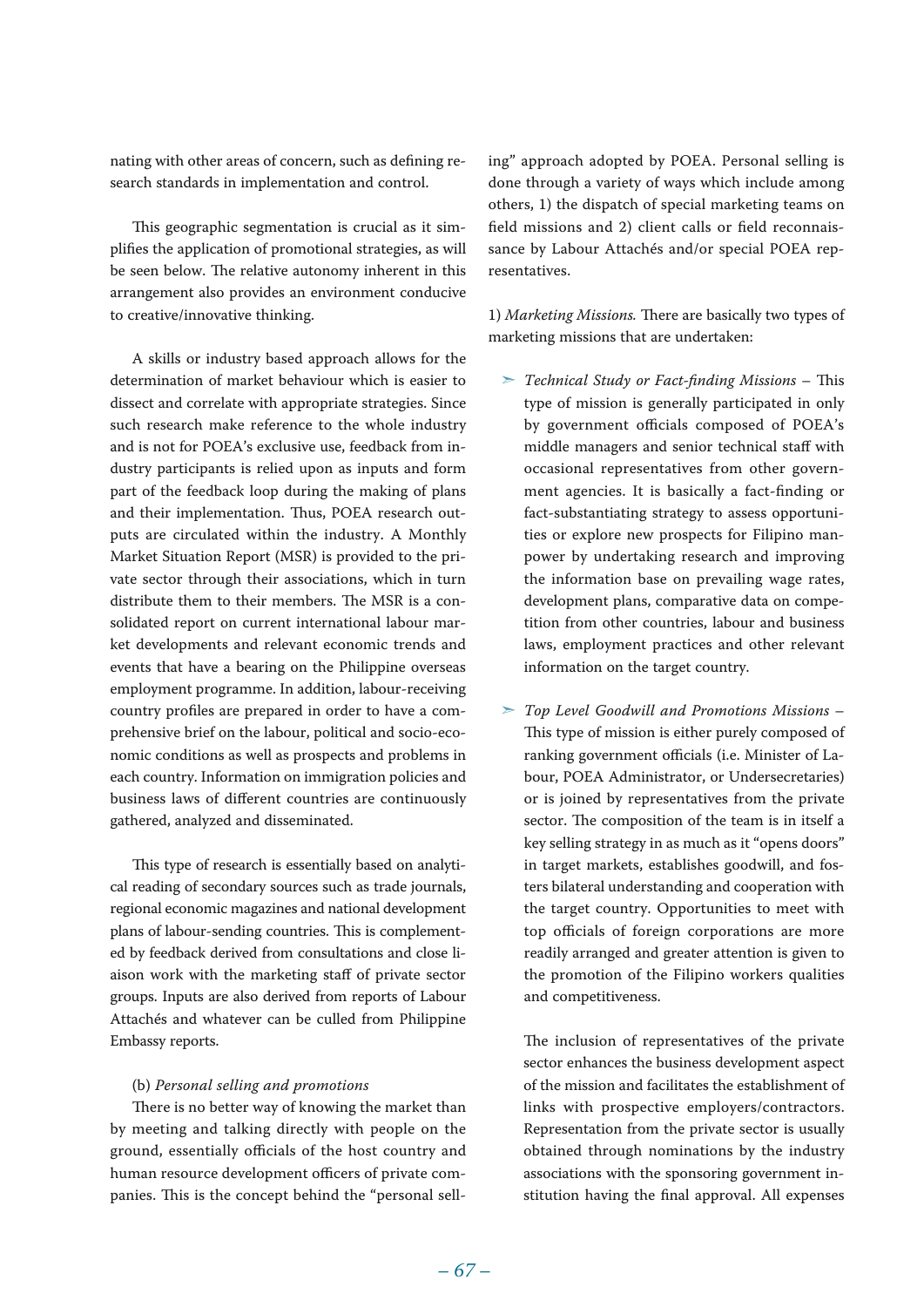incurred by the private sector are at their account, although government assists in securing preferential airfare and hotel rates.

2) *Field Visits/Client Calls* – Aside from these overseas missions, POEA carries out periodic marketing activities in coordination with Labour Attachés; who are the eyes and ears of the Ministry of Labour in the field. Labour Attachés act as on-site "information centres" and "distribution outlets" for promotional and communication materials developed by the home office. They also conduct "door-to-door" visits to prospective clients and provide the home office with leads and recommendations. They play a very important role in information generation and as feedback resources.

#### (c) *Print promotions*

Printed promotional materials are very important as a marketing tool and POEA relies on them quite heavily. The development of these printed materials emanate from POEA's marketing personnel, since they require the perceptive analysis of the hiring tendencies and characteristics of employers and are blended with a concise and comprehensive presentation of what the country or POEA can offer by way of its services. The print campaign is conducted through 1) the use of advertisements in media, 2) support communication materials, and 3) direct mail.

➣ *Advertisements* – The use of advertisements are particularly strong at the entry and growth stages of the market development process. At the entry stage, these advertisements serve as launching pads or image-builders of the Filipino worker as a better alternative or as a preferred choice. During the growth stage, these advertisements highlight the comparative advantages and competitive edge of the Filipino migrant worker.

POEA conceptualizes and utilizes advertisement copies depending on their target audience and the purpose of the campaign. These take the form of institutional or tagline advertisements, greeting advertisements, write-ups, press releases and promotional articles strategically released and placed in various media outlets either locally or internationally. Factors such as readership profiles, circulation record, language medium, cost and other factors determine the frequency and placement of such advertisements.

- ➣ *Support Communication Materials* These generally refer to hiring primers, skills brochures, corporate profiles, marketing portfolios, annual reports, information kits and flyers. Prepared by POEA personnel and used as support materials in marketing activities, they provide handy and comprehensive information on the Philippine overseas employment programme and its facilities and are updated whenever necessary. The distribution network for these materials range from the Philippine embassies, marketing missions, labour attachés, business centres in leading hotels, and the direct mail campaign.
- ➣ *Direct Mail Campaign* This strategy is employed to reach out to a predetermined group through sales letters and flyers all year round in order to support government and private sector efforts. Mailing lists of different sectors are developed with the assistance of Philippine embassies and labour attachés who recommend target sectors after research. This campaign is considered as a more cost-effective promotional instrument since it only involves the cost of production of letters and mailing costs.

# (d) *Corporate promotions and industry servicing projects*

POEA undertakes a number of soft-sell schemes to strengthen its corporate image and the overseas employment programme in general. It also pursues projects, which support the market development efforts of the private sector. These include:

➣ *Familiarization Campaign* – POEA hosts meetings and initiates dialogues with selected officials of foreign embassies based in Manila. This gives POEA an opportunity to discuss vital issues and problems affecting its migrant workers in that particular country and a means for updating them on the latest developments, policies and programmes of the government/POEA. Newly posted officials are immediately visited and given a briefing or orientation on POEA's activities.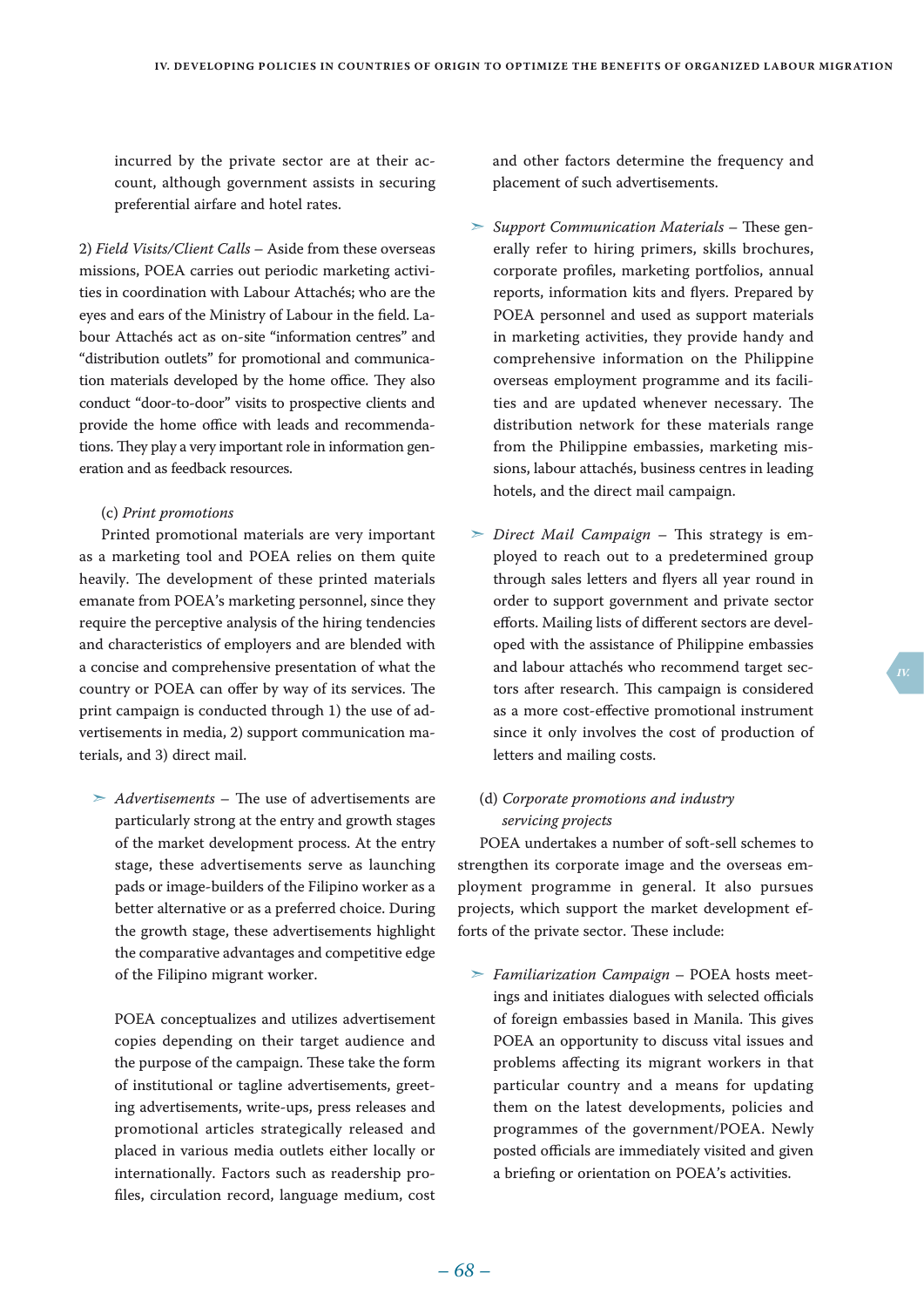- ➣ *Greet-a-Client Campaign* This is another softsell approach which involves sending greeting cards to important clients, both foreign governments and private employers, on special occasions such as holidays or national Independence Day celebrations. This provides a means of sustaining linkages with clients for them to continue patronizing Filipino workers.
- ➣ *Client Referral Advisory System* The success of the market entry stage of the market development process is reflected in the level of interest or actual job orders and contracts for hiring Filipino workers sent to POEA by prospective clients. If the interested employer is a government entity wishing to have their workforce requirements filled by POEA, this is referred to POEA's Government Placement Department. If the client is from the private sector, their job order is endorsed to the private sector through the Client Referral Advisory System.

The Client Referral Advisory System is supervised by POEA and is utilized as a means of rewarding top performers in the recruitment industry. Top performers are those who maintain a good track record in terms of their high operating standards and professionalism in the conduct of their business affairs. Guidelines and the mechanisms of inclusion of private recruitment agencies in the Client Referral Advisory are mutually agreed between POEA and the private sector.

➣ *Market Information Service* – A mini databank is maintained that contains reference materials, foreign and local studies on migration, reports and other vital market data and information and is made available to foreign and local clients of POEA. For instance, recruitment agencies wishing to participate in a bidding process may need data on a foreign country's business or tax laws to enhance its chances. POEA assists, and if the data required is not available, may seek the assistance elsewhere.

# **IV.1.2 Market research**

Market research on labour migration opportunities focuses on demand analysis and in particular on the profile, quality and quantity of the demand. This type of research is demand-, rather than supply-oriented.

Market research is a systematic process for generating knowledge on a target market through a structured way of obtaining, analyzing, processing, interpreting and reporting data. Every market is governed by four elements:

- $\ge$  there is a product or service wanted;
- $\ge$  it can be secured at a certain price;
- $\geq$  there is a quantity of demand among those who want the product or service;
- $\geq$  there is the quantity of supply of those willing to provide the product or service.

In the international labour market, the supply of migrant workers from one country is meant to fill a certain demand for migrant workers overseas for which the foreign employer is willing to pay. The idea behind this type of market research is to formulate the right decision in order to match the amount of demand for labour in the receiving state with the quantity of supply of labour from the sending state (Warren et al., 2002). Market research provides the link between demand and supply by providing the appropriate information for making an informed decision.

Any market research proceeds in the following manner:

- $\ge$  recognition of an opportunity or problem;
- $\geq$  designing the research plan;
- $\ge$  gathering the data;
- $\triangleright$  interpreting the data;
- ➣ reporting of research output.

## **IV.1.3 Role of the private sector**

The role of the private sector in identifying and creating opportunities for an OEP cannot be overemphasized. An involved private sector will not only decrease the financial and staffing costs on governments when it comes to the marketing process, but also gives access to certain circles, and thereby information, that public officials may have a more difficult time acquiring.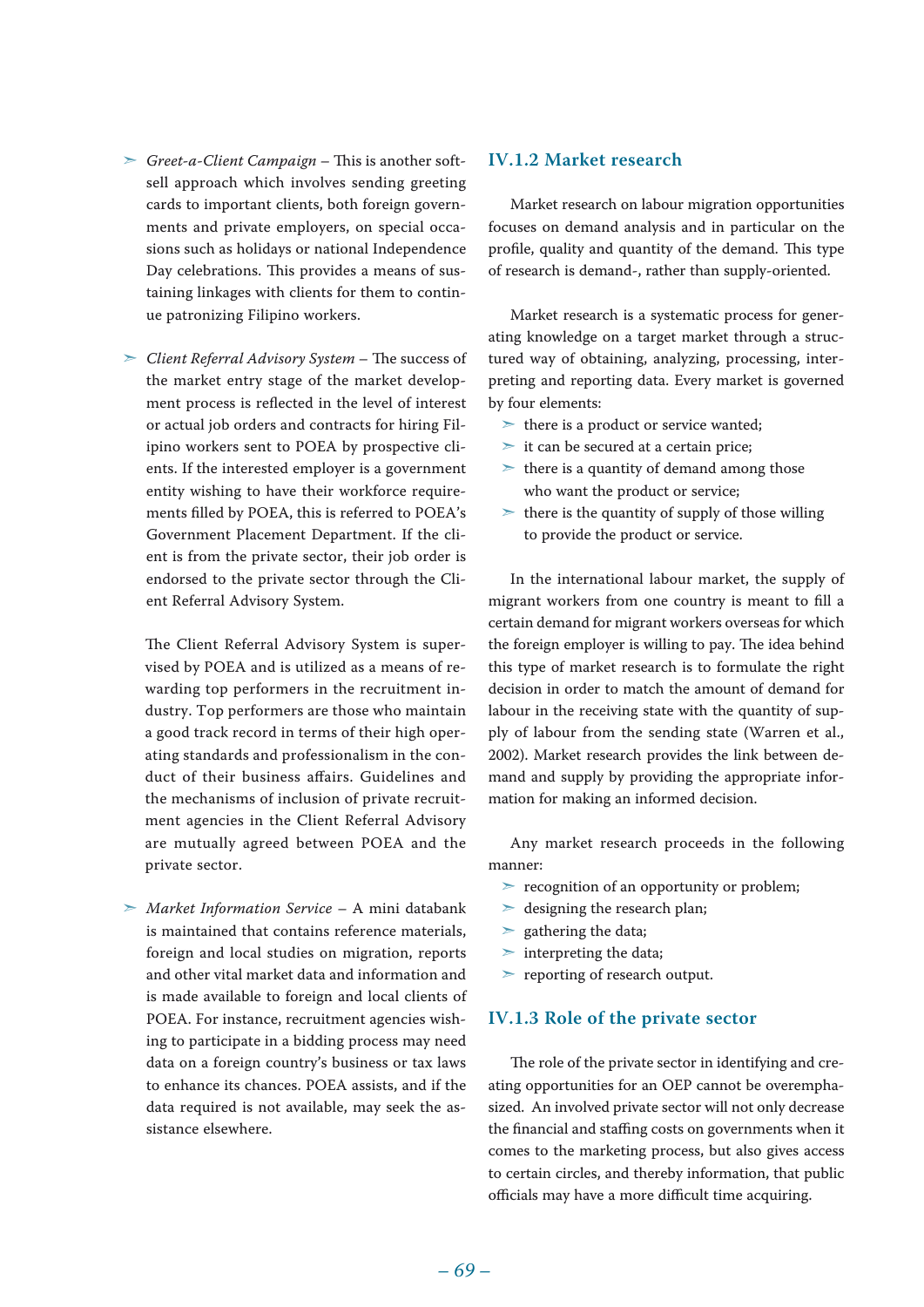In Asian labour-sending countries, governments acknowledge that the private sector is the engine of growth in the recruitment industry and that it is mainly responsible for opening new markets and placing Asian workers in more than 200 countries around the world and on thousands of ocean-going vessels. It actually serves as a bridge that narrows the employment gap between labour-sending and labour-receiving countries in their quest to match available skills with overseas demand for migrant workers.

The private sector also plays an important role in selecting only the most qualified and efficient migrant workers for their foreign principals or employers, since they wish to establish long-term relationships and repeat job orders with their foreign principals. This is actually the best form of protection that a migrant worker can have – that his or her skills are appropriate for the job required and he or she is suited to the work in every sense. The private recruitment agencies are coemployers of the workers they deploy. Thus, it is in their interest to ensure that their foreign principals treat migrant workers well and scrupulously observe the provisions in the employment contract.

The private sector realizes that it has to explore new markets constantly and initiate innovative approaches and services, if it is to remain competitive, both locally and internationally. Competition forces them to develop an efficient approach and demands operational flexibility in order to remain competitive. They are therefore more capable of addressing the dynamism that this kind of a market demands than government.

Furthermore, the dynamic nature of international labour migration puts the private sector in a more advantageous position over government as far as the marketing and placement of workers abroad is concerned. This is because the private sector can mobilize their resources more efficiently and expeditiously than government agencies which normally operate under more constrictive conditions imposed by bureaucratic red tape and drawn-out budgetary process.

While emphasis should be placed in attaining a balance between market development and welfare protection mechanisms, labour-sending countries might need to highlight market development without necessarily sacrificing protection mechanisms for its workers given the high costs involved in market development and research. Governments might have to assist the private sector in terms of sharing information regarding market conditions and job availability in various labour-receiving countries. This is one area as mentioned above, where close cooperation with the Ministry of Foreign Affairs can help to bring down the cost of market research and development. The Ministry of Foreign Affairs is on-site and can acquire, through purchase or official request to the appropriate government agency of the host country, copies of their official publications or five-year development plans and other information that can serve as inputs to their marketing plans.

# *IV.2 Information Dissemination*

Information dissemination is important not only to inform potential overseas workers of safe recruitment, travel and employment procedures and the risks of irregular migration, but legal labour migration opportunities and procedures and mechanisms. As shown in Section III.3.4.1, a variety of communication activities using several media can be used.

An informed and transparent labour market information system or service on existing jobs at home and abroad is an effective way of combating abuses suffered by migrant workers. Access to reliable sources of information about employment opportunities at home and abroad will allow potential migrants and their families to choose wisely from these opportunities. Adequate and reliable labour market information may also improve their search for local jobs before seeking employment abroad and provide them with criteria for a better evaluation of the actual costs and benefits of working abroad. Such information should respond to the following questions:

- $>$  How to find out about employment opportunities in potential countries of destination?
- $>$  What are the essential requirements (education, skills, qualifications, experience, capital, agency fees, passports and visas, etc)?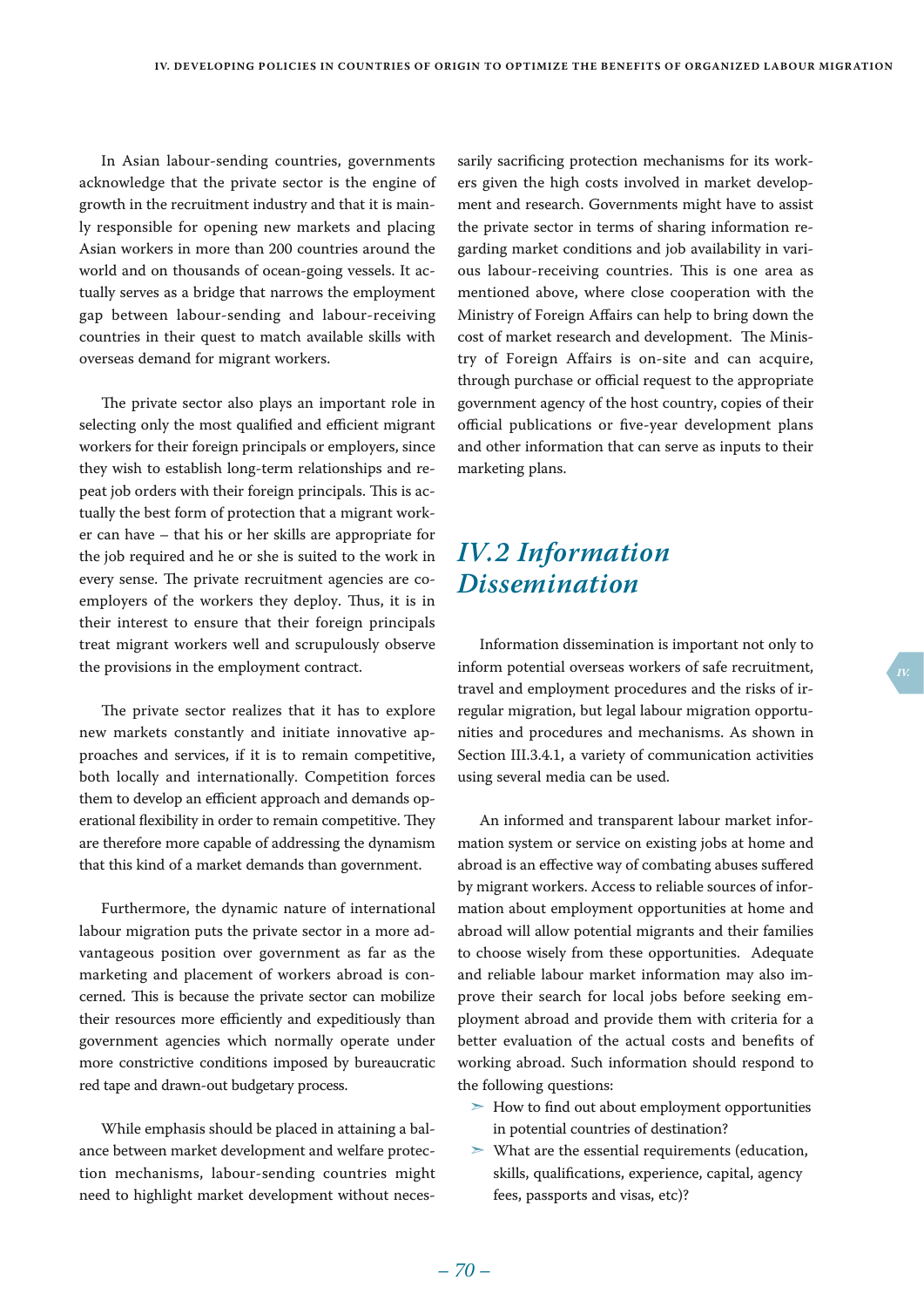- $>$  How can existing skills and abilities be applied to different employment options?
- $>$  How to find out which recruitment agents are reliable and trustworthy, and which are not?
- ➣ What are the dangers related to illegal recruitment and direct hiring by potential employers?
- ➣ How to find out about suitable countries of destination?
- ➣ What are the legal requirements for entry and admission?
- ➣ What are their rights, entitlements and obligations and how to exercise these rights?
- ➣ What are the other factors to take into account in considering employment in another country?
- $>$  How to evaluate and compare realistically employment and income earning opportunities at home and abroad (purchasing power)? (ILO, 2003c, Booklet 2: 21-22).

It is highly recommended that States of origin provide migrant workers with accurate information to assist them in their search for employment. The Ukraine's State Employment Service (SES) offers a good example of the establishment and maintenance of a system of information on job openings at the national level: the *Unified Informational System* (UIS). This is a nationwide database of vacancies and job seekers and will soon be accessible in most employment centres throughout the country.

# *IV.3 Bilateral and Regional Labour Agreements*

Movement of labour is eased as a part of regional integration processes as well as on the basis of a BLA or arrangement. This aspect will be dealt in chapter IX on inter-state cooperation.

# *IV.4 Migrant Remittances*

It is quite clear that foreign exchange earned by nationals working abroad looms large in the formulation of labour migration policy.

# **IV.4.1 Role of remittances in national economies**

#### **IV.4.1.1 Definition**

Three streams of money transfers are included as remittances in the IMF's annual publication, the Balance of Payments Statistics Yearbook. These are workers' remittances, compensation of employees, and migrant transfers. However the term "remittances" has come to include more in the eyes of a number of States, institutions and experts. For IOM's purposes, migrant remittances are defined broadly as the monetary transfers that a migrant makes to the country of origin or, in other words, financial flows associated with migration. Most remittances are personal cash transfers from a migrant worker or immigrant to a relative in the country of origin, but they can also be funds invested, deposited, or donated by the migrant to the country of origin. The definition could possibly be altered to include in-kind personal transfers and donations. Some scholars go further to include transfers of skills and technology, as well as "social remittances" (Baruah, 2006b). The scope of this section is limited to monetary transfers.

#### **IV.4.1.2 Scale and importance**

International remittances received by developing countries in 2005 were estimated at around US\$167 billion and have doubled in the last five years (World Bank, 2006). Migrant remittances constitute an important source of foreign exchange, enabling countries to acquire vital imports or pay off external debts. Remittances also play an important role in reducing poverty (World Bank, 2006). There is growing awareness of the potential that remittances contribute to economic development in migrant-sending countries at the local, regional and national levels. A USAID study on remittances in Armenia summarizes the view on the economic impact of migrant remittances (Roberts, 2004).

Consensus views on the impact of migration and remittances on the sending countries have been subject to cycles of pessimism and optimism. In the early 1990s, for example, the general pessimistic view was that remittances do not promote growth but "exacerbate the dependency of sending communities by raising material expectations without providing a means of satisfying them, other than more migration. Individ-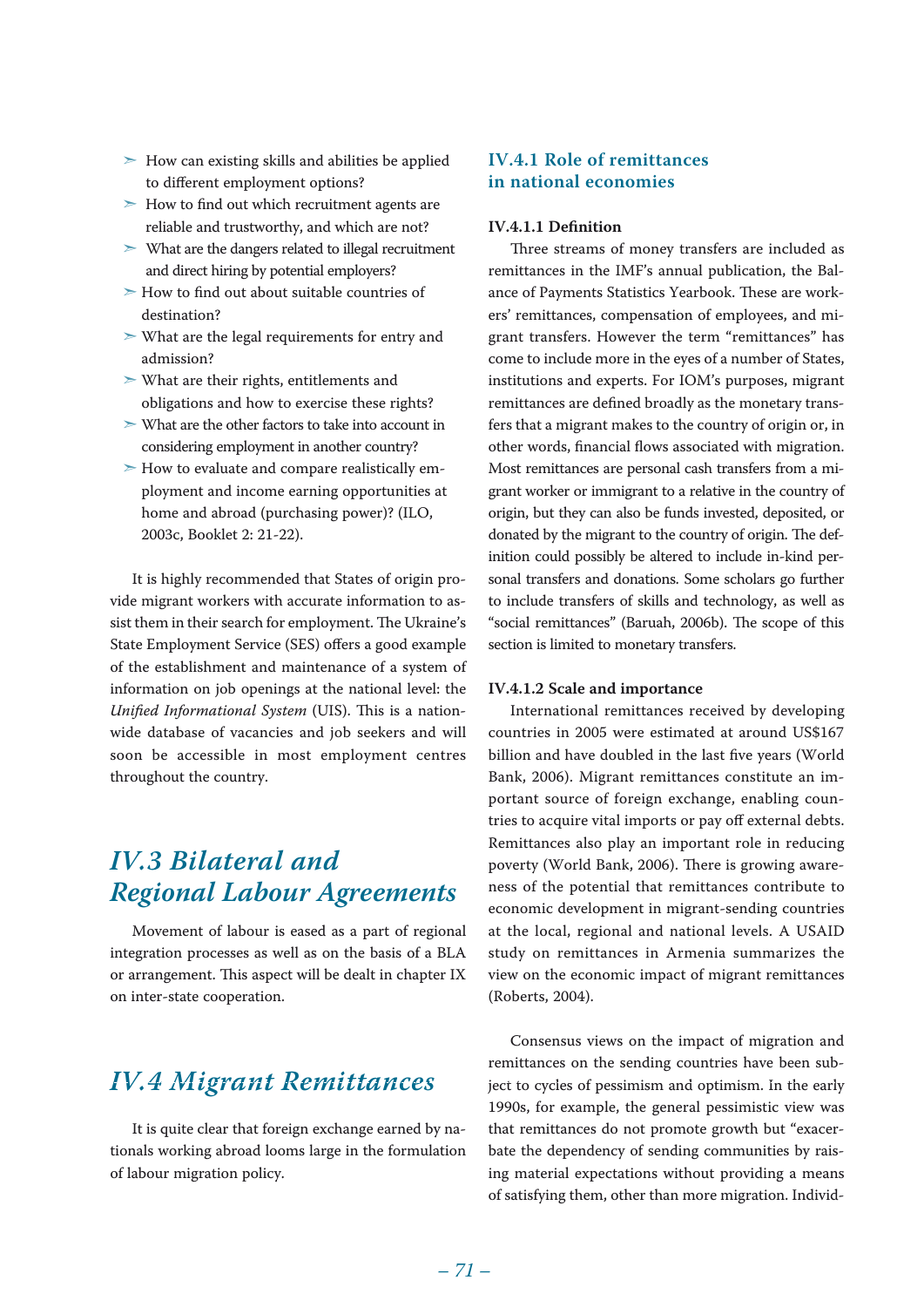|  |  | TABLE IV.1 |  |  |  |
|--|--|------------|--|--|--|
|  |  |            |  |  |  |

| <b>Economic Benefits and Costs of Remittances to a Receiving Country</b> |  |  |
|--------------------------------------------------------------------------|--|--|
|--------------------------------------------------------------------------|--|--|

| <b>Potential Benefits</b>                                                                                               | <b>Potential Costs</b>                                                                                                            |
|-------------------------------------------------------------------------------------------------------------------------|-----------------------------------------------------------------------------------------------------------------------------------|
| Are a stable source of foreign exchange which eases foreign<br>exchange constraints and helps finance external deficits | Ease pressure on governments to implement reforms<br>and reduce external imbalances (moral hazard)                                |
| Are potential source of savings and investment for capital<br>formation and development                                 | Reduce savings of recipient families and thus have<br>a negative impact on growth and development<br>(moral hazard)               |
| Facilitate investment in children's education and human<br>capital formation                                            | Reduce labour effort by recipient families and thus<br>have a negative impact on growth and development<br>(moral hazard)         |
| Raise the standard of living for recipients                                                                             | Migration leads to "brain drain" and has a negative<br>impact on economy that is not fully compensated by<br>remittance transfers |
| Reduce income inequality                                                                                                | Increase income inequality                                                                                                        |
| Reduce poverty                                                                                                          |                                                                                                                                   |
| Source: Roberts (2004).                                                                                                 |                                                                                                                                   |

ual families attain higher standards of living, but communities achieve little autonomous growth". Some analysts went so far as to advise governments and donors to discourage migration and remittances. There has been a sea change in recent years in the consensus view, and currently there is a great deal of excitement about the potential of remittance inflows to support growth and development. This is due partly to the fact that remittance flows to developing and transition countries have become so large, and partly because the theoretical understanding of remittances has changed.

As Roberts (2004) mentions, in recent years a view has emerged that migration and remittances are the result of family decisions based on optimizing their potential, given the opportunities and constraints they face. Simplistic views that remittances lead to "excessive" consumption, import dependency, or "unproductive" investment in housing and land are no longer tenable. The potential costs of remittances are now viewed as largely deriving from moral hazard problems. For example, remittances can ease pressure on governments faced with large external deficits to engage in difficult structural reforms. They also could have a negative impact on recipient households' commitment to work, savings and investment, even if this is the objective of the remittance sender.

The importance of migrants' remittances as source of development finance is now widely recognized in various fora including the UN, EU and G-8. For the majority of countries in the Eastern Europe/Central Asia (ECA) region remittances are the second most important source of external financing after FDI and, for many of the poorest economies, remittance receipts are the largest source, greater than contributions from foreign aid. Three of the world's largest recipients of remittances as a portion of GDP are in ECA (Moldova, Bosnia and Herzegovina, and Albania – see Textbox IV.4).

It is important to keep in mind that remittances are private and family funds and, as such, there are essentially two stakeholders: the remittance sender and the recipient. In between, there are a host of actors: intermediaries in the transfer process, governments in both receiving and sending countries responsible for policy framework, supervision and facilitation, and institu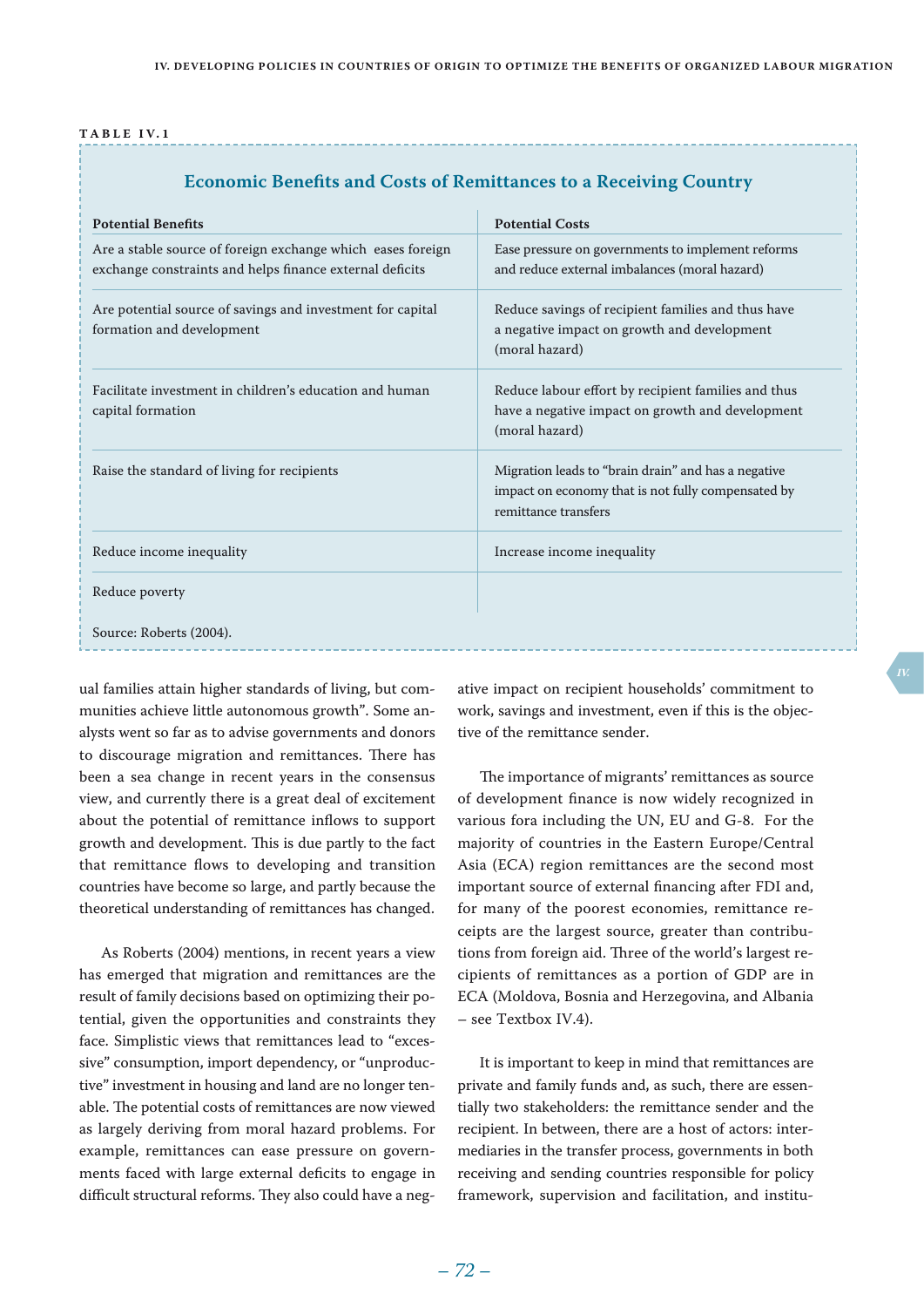tions engaged in research and seeking to enhance the development impact of remittances.

Given that remittances are private funds, they should not viewed as a substitute for official development assistance.

Although there may be exceptions, most labour migrants go abroad to work in order to support their families back home and will therefore seek to send most of their earnings home, even in the absence of special inducements. For policy-makers, the issue is not how much more remittances can be earned through migration, but:

- ➣ how remittance channels (services) can be made more cost-effective, accessible, reliable, quick and transparent;
- $>$  how the development potential of remittances can be enhanced.

#### **IV.4.2 Data collection**

Use of remittances as a resource for development requires better information and data on remittance flows, usage patterns, transfer mechanisms, good practices and attitudes, and preferences regarding savings and investment schemes. Official records on remittances usually under-estimate remittance flows, although figures can also be inflated by the inclusion of non-remittance flows. In many ECA countries, underreporting is more common given the lack of data on remittance collection and the number of informal channels for sending remittances.

Two problems in general with remittance data are also common to ECA countries. First, relatively weak financial systems and a high proportion of intra-regional migration suggest that a substantial proportion of total remittances is made through informal channels, yet data and estimates on informal flows are lacking. Second, the poor quality of data, faulty data collection or the recording of non-remittance payments as remittances distorts analysis of the data available.

Data collection is weak in many countries but can be improved by:

➣ putting in place a centralized data collection and reporting mechanism for banks and money

transfer organizations (MTOs); so that remittance flows can be recorded and measured;

- $\geq$  conducting surveys of households and key informants to assess types of remittance services and their efficiency; volume of informal remittances; use and impact of remittances;
- ➣ sharing of good practices among policy-makers, remittance companies, banks and micro-finance institutions (MFIs).

## **IV.4.3 Remittance services**

Reducing remittance costs and increasing access to cost-effective, fast and safe remittance services, not only benefits migrants, but also potentially increases the funds remitted and made available to recipients.

Remittances are sent in various ways: through banks, money transfer companies, by hand or through a third party (e.g. Hawala transactions), depending on a number of factors. The remittance industry consists of formal and informal transfer agents. At the formal end are global MTOs, such as Western Union and Money Gram, as well as smaller MTOs serving specific geographical markets, such as Anelik Bank for Russia-Armenia (Textbox IV.3), global and national banks. Informal methods include unregistered MTOs, such as Hawala dealers, individuals, friends and relatives, bus drivers, traders and the like. The simplicity of the money transfer operation lends itself to the many unregistered actors who usually provide a service at a lower cost than the well-known MTOs.

It is generally recognized that fees for remittance services charged by global MTOs are high, regressive (higher for smaller amounts) and non-transparent. Fees may be as high as 20 per cent of the principal, depending on the remittance amount, channel, destination and origin country and service(World Bank, 2006). The average price is reported to be around 12 per cent of the principal in 2004. Currency conversion charges are even less transparent, ranging from no charge in dollar-based economies to 6 per cent or more in some countries (World Bank, 2006). Prices have declined in some high volume corridors, but still remain very high in low volume corridors, many of which concern ECA countries.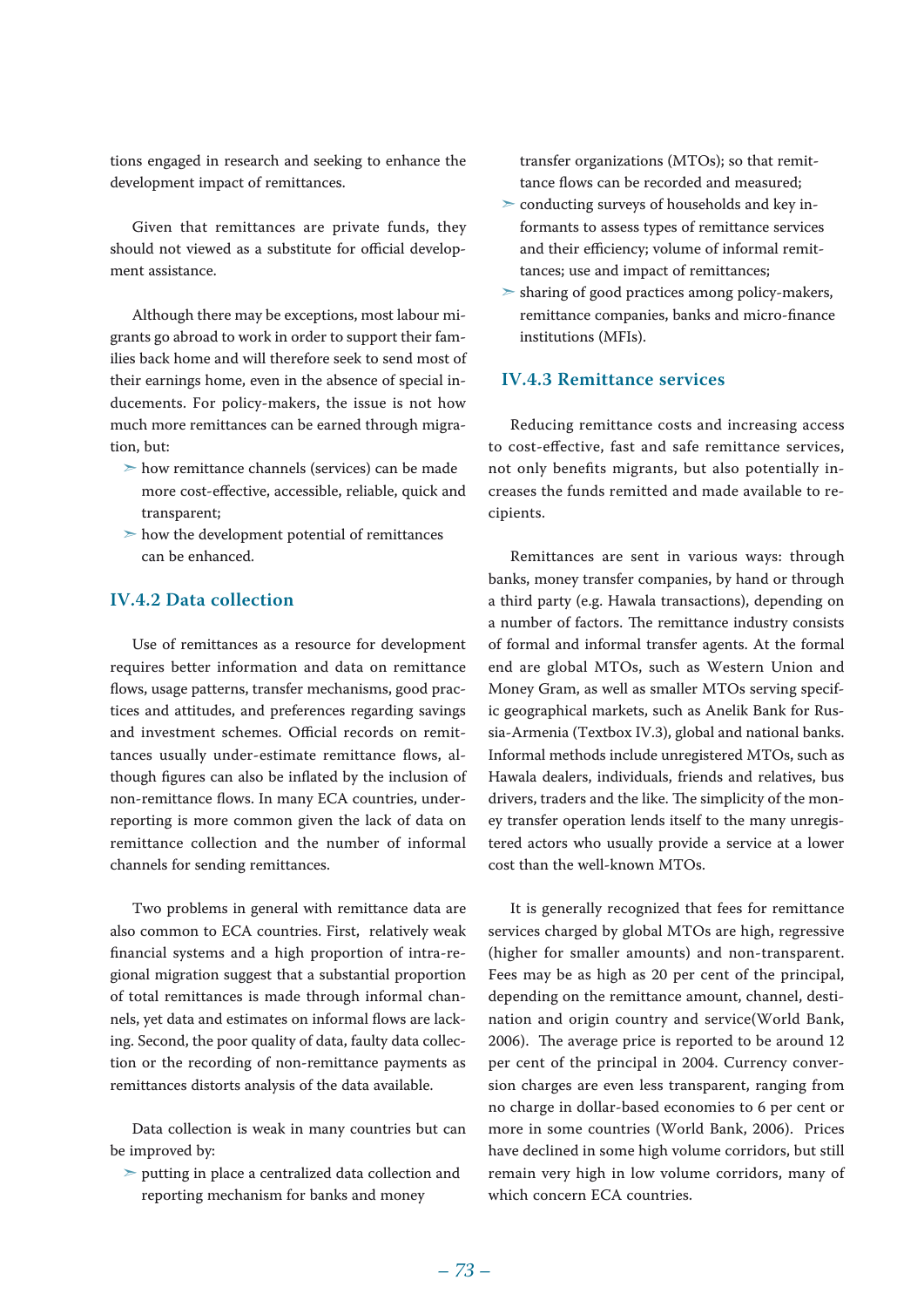Leading players in the transfers market earn large profits, while the transaction cost for migrants remains relatively high, though it is beginning to fall. This situation is unwarranted when one considers that money transfer is usually a simple operation and constitutes a low risk. Where there is sufficient volume or competition, there is no reason why remittance channels should not be low cost, efficient and accessible. Research by the World Bank indicates that, for major MTOs, the cost of a remittance transaction appears to be far lower than the price (World Bank, 2006).

# **IV.4.3.1 Advantages and disadvantages of informal systems**

Informal fund transfer systems (IFTs) such as Hawala can have legitimate and illegitimate uses. In some countries, they are legal and labour migrants find the system quick, cost-effective, convenient, versatile and anonymous. However, IFTs can also be used for illegitimate purposes such as circumventing capital and exchange controls, tax evasion, smuggling, money laundering and terrorist financing (El Qorchi et al., 2003). Typically, IFTs thrive in jurisdictions where the formal sector is weak or where significant market distortions exist. Fees charged are as low as 1-2 per cent of the remittance amount with a delivery time of 24 hours (Varma and Sasikumar, 2005; World Bank, 2006).

Remittances carried by hand through transport operators, couriers, friends and relatives is also common in certain regions including ECA, but is vulnerable to leakage during border-crossings and through theft.

Over-valuation of exchange rates, restrictive foreign exchange practices, lack of efficient, adequate and reliable banking facilities, and low relative rates of return on financial assets, as well as high transfer costs and low access to the formal sector explain why migrants use unrecorded remittance systems. Whether incentives can significantly divert remittances to formal channels when the fundamental services remain distorted and institutional deficiencies are not rectified is doubtful.

#### **IV.4.3.2 Formal systems**

#### (a) *Money Transfer Operators*

Global MTOs are the main formal remittance channels worldwide. The main advantages perceived by users are access, speed, reliability and simple procedures. Less costly alternatives have developed but are not as widely available. MTOs, such as Western Union, have good brand recognition (and have large marketing budgets). They are however relatively expensive to use, compared to the less costly services offered by smaller and specialized MTOs, such as Anelik.

#### (b) *Financial institutions*

Account-based services for money transfers are usually less costly. A comparison of the approximate cost of remitting US\$200 by major MTOs, banks, other MTOs, and Hawala found that banks were more competitive than major MTOs in all corridors where comparative data was available (World Bank, 2006).

IRNet, a credit union service, is also an innovative alternative to MTOs and charges a flat rate of US\$6.50 per remittance. However the sender has to be a member of the credit union. There are 14 countries in Europe/Central Asia and North America where the credit union is active (WOCCU, 2004).

Apart from being less expensive than MTOs, banks have the advantage of complementing remittances services with other financial products.

#### (c) *Other services*

Card-based innovations are also cost effective. For example, Visa offers four products for money transfer and has tie-ups with banks, MFIs, and retail outlets. It is a relatively new mechanism (with scope for growth).

Financial service providers and other organizations catering for the poor and migrants can forge creative institutional partnerships to provide remittance services. Alliances with banks, credit unions, postal networks, international MTOs and retail outlets allow them to leverage their strengths (proximity to clients) and overcome their weaknesses (limited transfer experience, restrictions on foreign exchange dealings and access to the payment system) (Isern et al., 2004).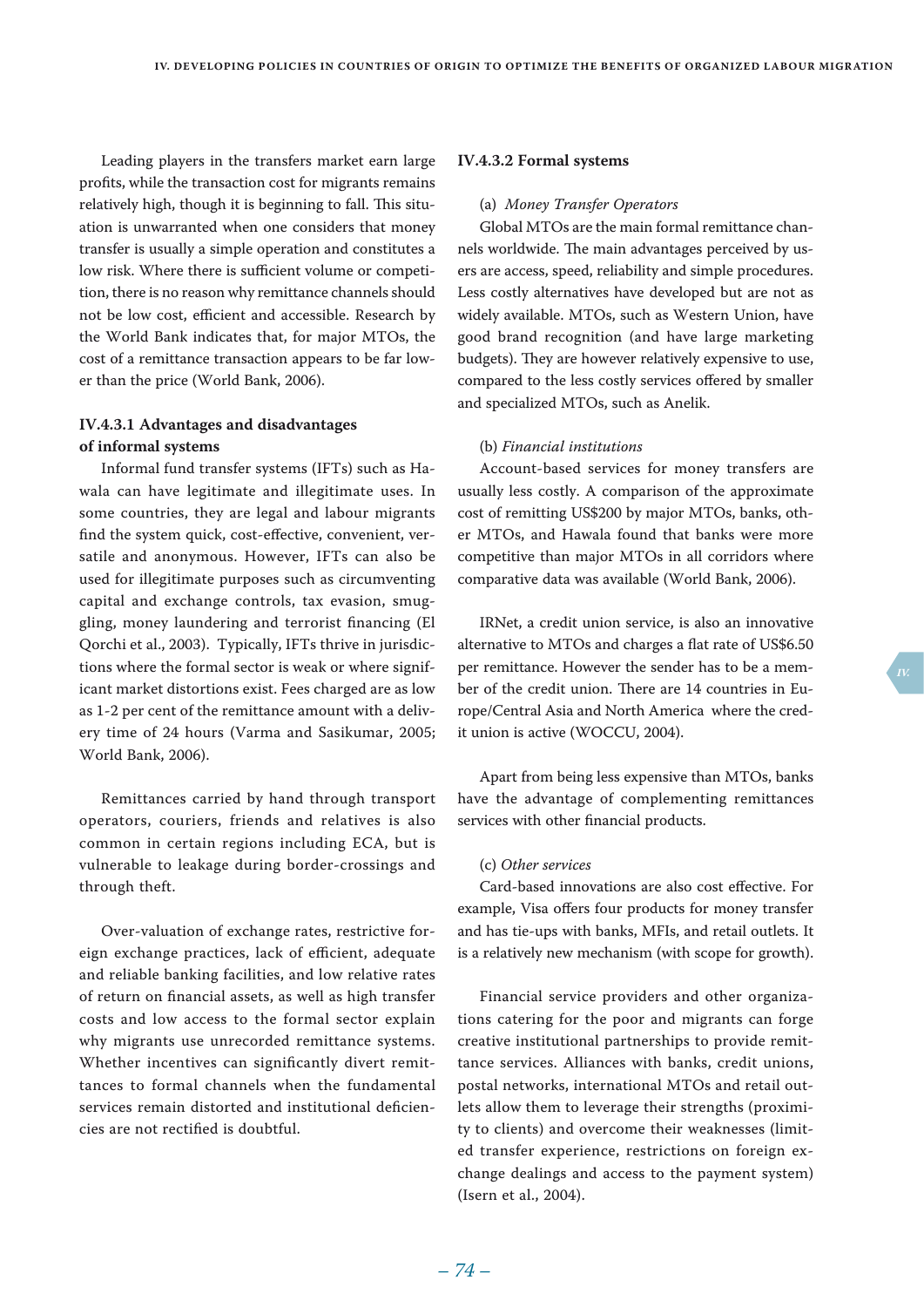One solution is the bundling of money transfers. In India, an NGO, Adhikar, is piloting a domestic money transfer service which centralizes the transfer and distribution of small transfers of migrants and routes them through one account in a partner bank. This brings down the transaction cost and generates a fee for the NGO. Another is the postal services with their wide network (and in some cases, already an actor in domestic remittances) which are attractive to MTOs for forming partnerships.

#### **IV.4.3.3 Government initiatives**

Over the years, governments in labour-sending countries have introduced a number of policy measures designed to influence the flow of remittances and increase flows through formal channels. As remittances are private transfers, these policy measures have largely take the form of incentives.

#### (a) *Financial products to attract remittances*

Currently India is the country receiving the largest amount of remittances. Non-Resident Indian (NRI) deposits were established in 1970 and have become one of the main ways of attracting savings by Indian migrants. A series of incentives were provided: higher interest rates, exchange rate guarantees, repatriation facilities, and exemption of wealth and income tax on savings and on interest. The incentives were created mainly to augment foreign exchange reserves and, once this was achieved, many were withdrawn during the 1990s (Varma and Sasikumar, 2005). NRI accounts have proved attractive largely to migrants belonging to the professional and skilled categories.

In recent years, one of the most important initiatives for attracting savings from Indian migrants has been floating specialized bonds for development purposes. Two such bonds, Resurgent India Bonds (1998) and the Indian Millennium Deposits (2000) raised US\$4.2 billion and US\$5.51 billion respectively (Varma and Sasikumar, 2005).

Other South Asian countries have also put in place additional incentives to attract remittances. In Pakistan, the government confirmed the importance of remittances as a tool for economic development by introducing a series of incentives in 2001. For a minimum remitted amount (US\$2,500-10,000), overseas

## **Te x t bo x IV. 1**

## **Anelik Bank Ltd.**

Anelik Bank Ltd. was founded in 1990 in Armenia by a group of enterprises working in light industry. It was incorporated as a limited liability company in 1996. Its total capital is US\$3.7 million and it has 6 branches, 5 of which are in Armenia. The sixth branch, in Moscow, Russia, is incorporated as a daughter company, Anelik Ru. The Bank has credit programmes with the Eurasia Foundation, EBRD, USDA, IOM, and the World Bank.

Launched in 1997, Anelik's money transferring system allows individuals to make transfers without opening a bank account. The sender must provide the receiver's exact name, and the city and the country to which the money is transferred. Both the sender and the receiver must present identification to the respective banks. The cost of transfer ranges between 1.5 per cent and 3 per cent of the total amount transferred. Anelik guarantees that the money will be received within 3-24 hours. Anelik Bank has made money transfer a business focus and their fees are low. The same is true of Unibank, another Armenian Bank. Both banks serve the Russia-Armenia remittance corridor. There are large numbers of labour migrants from Armenia working in the Russian Federation. In 2003, fees from money transfer represented 91.9 per cent of Anelik's non-interest income and 48.5 per cent of total income.

Owing to their low fees, the two banks now account for most of the money transfers coming into Armenia and their pricing policies have brought some remitters using informal channels into the formal sector. In contrast to remittances to Armenia from Russia, there is greater use of informal channels for remittances to Armenia from western Europe where the formal channels are not as cost-effective.

Source: World Bank (2005); www.anelik.am/ru; Roberts (2004).

Pakistanis were given privileged access to higher education, public housing and share offerings, as well as free renewal of passports and import duty exemption (for US\$700 per year).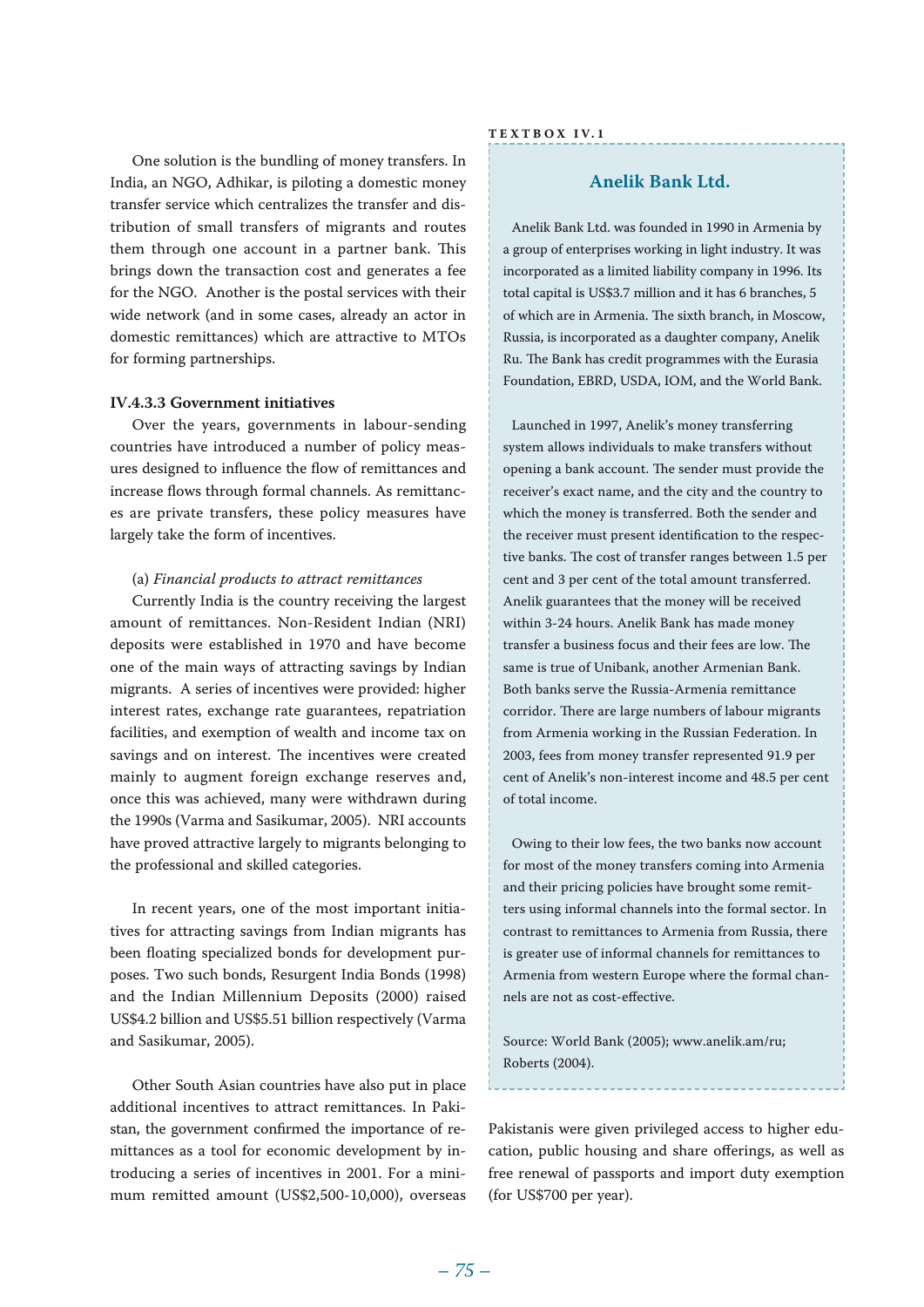## (b) *Simplification of transfer procedures and extending financial network*

When Tajik banks first handled money transfers from abroad, the procedures involved were so cumbersome that migrants would not use them. Moreover, between 1993 and mid-2001, the government levied a substantial tax on foreign exchange transfers. Through the abolition of this tax and simplified transfers, Tajik commercial banks have emerged as the main transfer mechanism for remittances.

National banks in South Asia have opened branches in migrant-receiving areas and established correspondent accounts with international banks in order to extend their financial services network. Similarly, MTOs have extended their domestic network through partnerships with local agents and the postal service. Streamlining of transfer procedures (in terms of both simplification and speed) has led to a marked increase in remittances through formal channels in Bangladesh.

#### (c) *Counselling and advice*

As a part of pre-departure orientation given to migrant workers, state overseas employment entities in the Philippines and Sri Lanka advise workers on how to remit their earnings. Similar information is provided to Tajik migrants through an Information Resource Centre established by IOM and OSCE in Dushanbe. However, it is clear that much more can be done in the area of providing information to migrants about the real costs of remitting and the various transfer options available in host countries.

#### (d) *Access to services for irregular migrants*

With the backing of the US and Mexican governments, Mexican Consular Identification Cards (CICs) issued in the US are becoming an accepted form of identification for opening US bank accounts, thus giving irregular migrants access to the formal financial sector. Mexican officials have successfully negotiated with banks and transfer agencies in the US and, since December 2001, some 15 banking institutions and their branches allow migrants from Mexico, whether legal or illegal, to open bank accounts on presentation of identity cards provided by the Mexican consulates. Migrants' relatives at home can then use ATM cards to withdraw funds for about US\$3 per transaction, much lower than the usual money transfer fee (Russell, 2002).

# (e) *Macro-economic policies and institutional framework*

It is recognized by many experts in the field that the most important measure governments can take to stimulate remittance flows and realize its development potential is to create a sound policy environment that minimizes macro-economic uncertainty, ensures transparency, and introduces standardized regulation of financial institutions. Governments need to pursue sound monetary policies, such as correctly valued exchange rates, a positive real interest rate, and liberalized foreign trade. But this is not enough. Governments also need to establish an institutional framework for the safe and low cost transmission of remittances, for competition and for proper operations by all participants. Governments can stimulate remittance flows and realize their development potential by creating a sound policy and legal environment that encourages capital inflows, including remittances.

Reducing the cost of sending remittance and increasing access to cost-effective, fast and safe remittance services not only benefits migrants, but also has the potential to increase the level of funds remitted and made available to the recipient. There is ample scope in most countries to promote more efficient and safe services, including:

- ➣ promotion of regularization of the informal transfer sector through registration and filing of returns;
- ➣ promotion of sound macro-economic policies and financial sector capacity building and accountability, such as establishing simplified and clear regulatory frameworks for foreign exchange management and liberalization of the exchange rate regime;
- ➣ introduction of measures to deepen and widen the foreign exchange market and provision of specialized banking services for non-residents;
- ➣ encouragement of a larger number of banking and other financial institutions in the transfer of remittances;
- ➣ increased access to banking service points both in the source and recipient countries to reduce costs and increase efficiencies;
- ➣ strengthening of communication systems and relationships with the diaspora in different countries;
- ➣ transformation and adaptation of formal transfer

 *– 75 – – 76 –*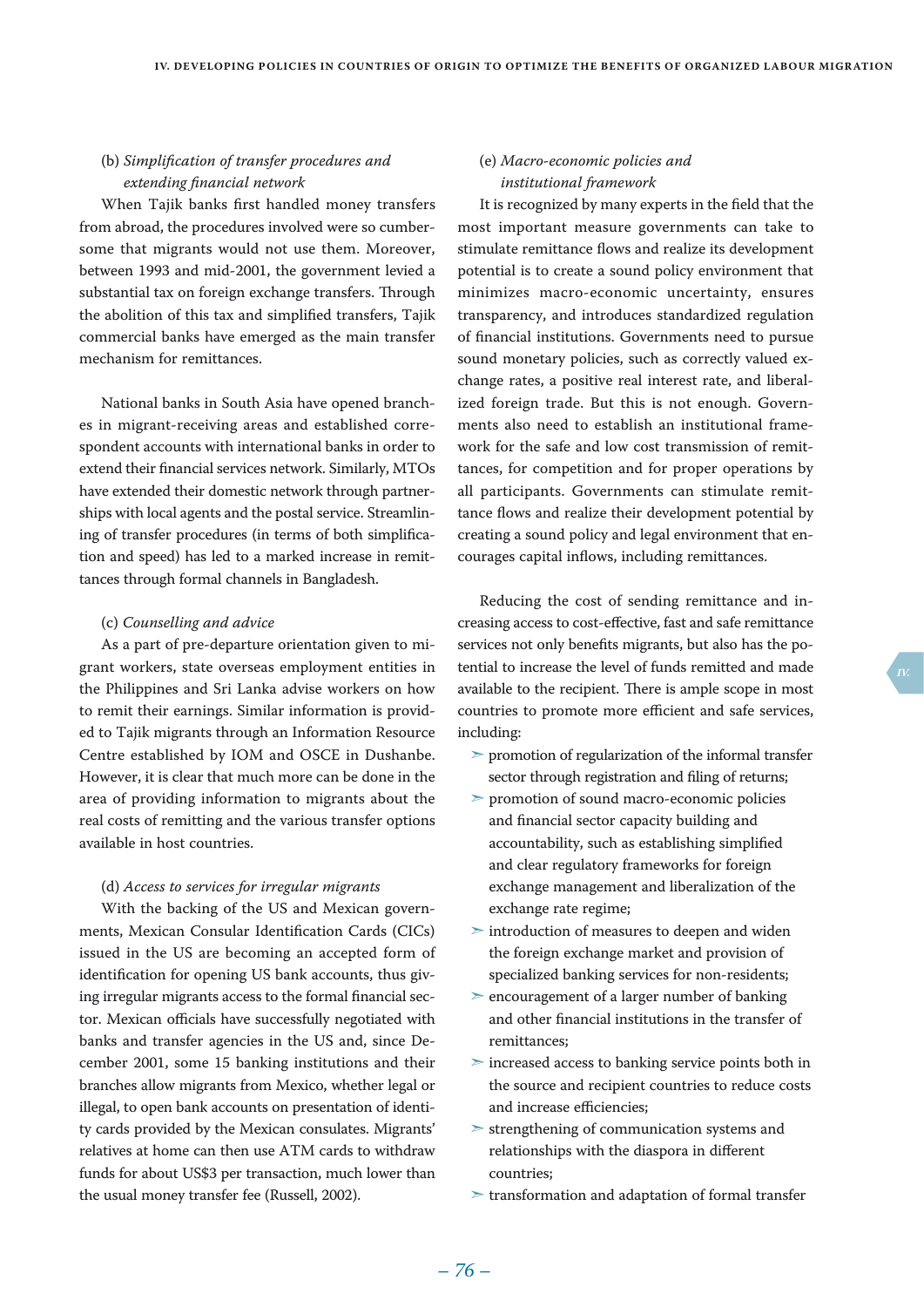systems to make them faster, more flexible, more cost effective and more accessible in order to reduce use of informal systems by migrants and their households;

- ➣ adoption of innovative linkages between information technology and financial transfer systems to reduce the cost of remittance flows, taking into account the best national and international experiences;
- $\triangleright$  information campaigns encouraging migrants to open a bank account of their choice, during the emigration clearance procedures for departing workers;
- ➣ offer of low cost pre-departure loans as a way of encouraging migrants to use formal banking channels;
- ➣ dissemination of information on remittance services and options via pre-departure orientation and in MRCs established in countries of destination;
- $\geq$ enhanced coordination between Ministries of Labour Migration and Finance, major financial institutions and other agencies, as appropriate, on the issue of external labour migration and associated remittance flows;
- ➣ capacity building through improved consular services for migrants, including creation of data bases and issue of secure identity documents, which facilitate use of formal remittance channels.

# *IV.5 Enhancing the Impact of Remittances on Development*

Migrant remittances constitute an important source of foreign exchange, enabling countries to acquire vital imports or pay off external debts and also play an important role in reducing poverty. There is growing awareness of the potential that remittances have to contribute to economic development in migrant-sending countries at the local, regional and national levels. Given that remittances are private funds, measures to enhance their development impact should not be involuntary in nature for the senders and recipients.

# **IV.5.1 Recipients' strategies for remittances**

An IOM survey carried out in Guatemala (Guatemala, 2004) found that recipient households used 53 per cent of remittances to buy basic items such as food and clothing. A further 11 per cent was spent on education and health. As much as 36 per cent was directed to savings, economic purposes and for the purchase of assets, including housing.

Studies in CIS countries (Tajikistan, Moldova, Armenia) have found that the amount allocated for savings and investment is small. In Tajikistan (Olimova and Bosc, 2003), labour migration and remittances have not led to individual accumulation of wealth nor have they accelerated the pace of SME development. Nevertheless, as a survival strategy, labour migration has become a crucial stabilizing factor to offset the effects of economic crisis. IOM and UNDP have initiated a pilot project to take things further (see below).

Where the investment climate is safe and returns attractive, migrants have invested in financial instruments for development (India, via development bonds). Philanthropic contributions have also resulted (Latino Hometown Associations in the United States).

## **IV.5.2 Leveraging remittances**

A number of countries, including Brazil, El Salvador, Mexico, Panama, and Turkey, have introduced remittance-backed bonds to raise funds at lower interest rates on international bond markets. This initiative may be premature for countries where financial institutions do not have experience with issuing bonds on international markets, but the idea of remittance-backed bonds is very interesting, though it needs to be evaluated cautiously (Roberts, 2004). As mentioned earlier (in Section IV.4.3.3), financial products have been developed to attract savings and investment from remittances.

Some governments have instituted special programmes to assist the reintegration of returning migrant workers and stimulate investment and business develop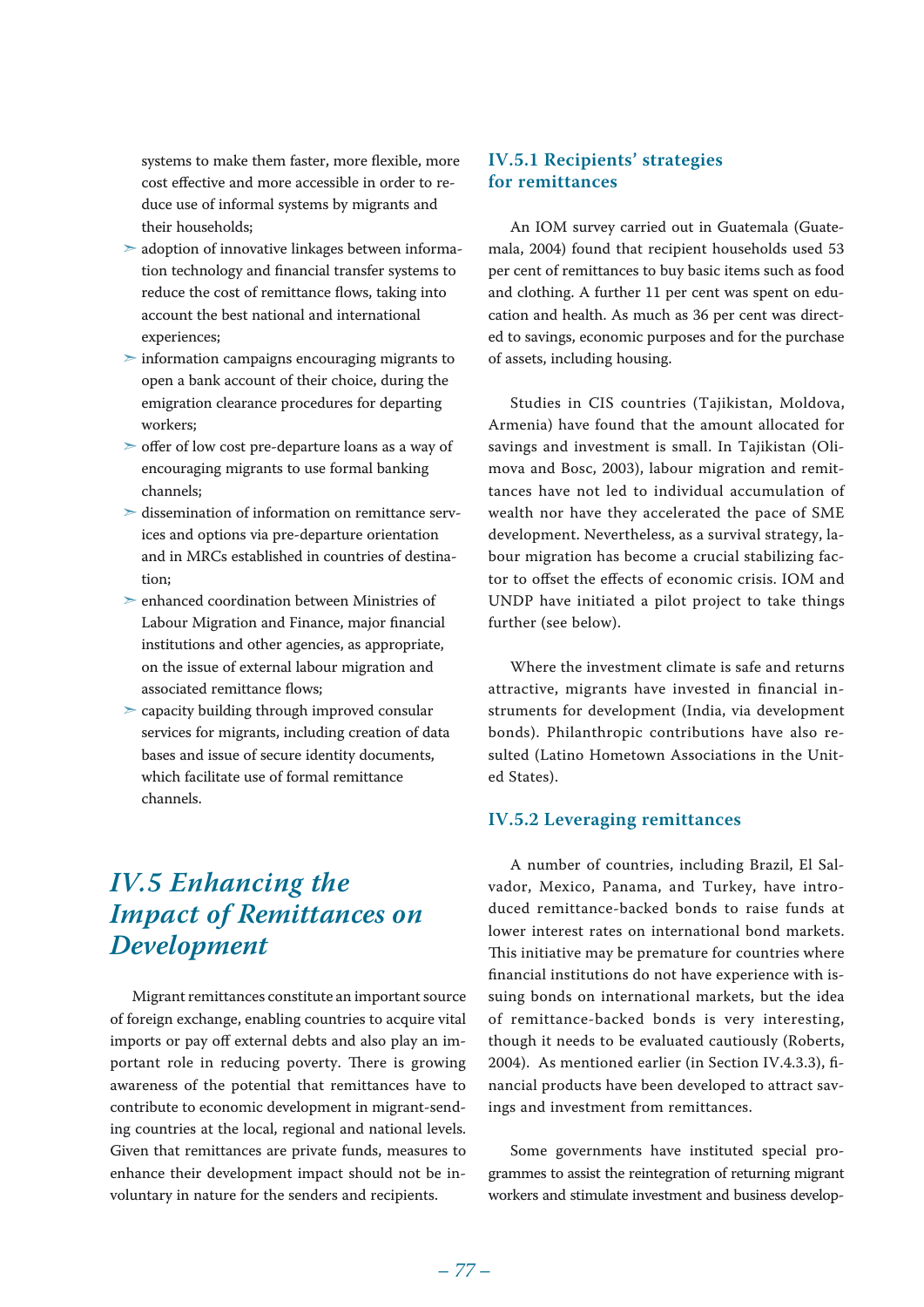ment. Such initiatives have basically taken four forms:

- $\ge$  facilities for importing capital goods and raw materials;
- $\geq$  business counselling and training;
- ➣ entrepreneurship development;
- ➣ access to loans.

IOM and UNDP are implementing a project in

#### **Te x t bo x IV. 2**

Tajikistan that matches investment of remittances in livelihoods and businesses with training, credit and advice (see Text Box IV.2).

Financial intermediaries can attract migrant deposits and channel them into loans for existing small and microbusinesses. In other words, labour-sending countries might wish to encourage micro-finance institutions (MFIs) to at-

# **Pilot Project on Enhancing the Development Impact of Remittances**

Tajikistan is the largest labour-sending country in Central Asia. One in four families has at least one member working abroad. The total labour migration out of Tajikistan in 2004 was estimated at 600,000, almost 10% of the total population of 6.8 million. The amount of remittances sent home by labour migrants from Tajikistan through official channels is US\$240 million, which is much higher than the country's annual budget.

While the remittances sent to Tajikistan help the migrants' families to solve some of their financial problems, a large amount of these resources is used to cover their immediate needs. Investment in longer term sustainable economic activities is limited.

In partnership with UNDP, IOM is enhancing the capacity of migrant households, local communities and civil society actors to promote the investment of remittances in viable livelihoods for migrant families. In coordination with local development committees, small business and agricultural loans were extended to labour migrant households investing a matching amount from remittances. The total investment amounted to approximately US\$80,000. Loans were linked to business training and preparation of business plans. In addition, labour migrants made matching contributions to repair community infrastructure (schools, clinics, bridges, transformers).

Source: IOM Dushanbe.

#### **Te x t bo x IV. 3**

# **Albania – Action Plan on Remittances**

It is estimated that over 20% of the Albanian labour-force, predominantly young males, have left Albania for Greece, Italy and other western European countries since the 1990s. Together with this high rate of migration, it is estimated that a minimum of US\$650 million (approximately 20% of GDP) was remitted to Albania in 2003, making Albania one of the countries most dependent on remittances in the world.

In 2004, the Albanian Government approved the National Strategy on Migration (NSM) and its action plan. With regard to remittance management, unlike other sections which were fully elaborated, the National Strategy outlined the need to establish a detailed plan of action for creating and implementing a coherent and comprehensive policy on remittance management. To rectify this oversight, a workshop was held

in November 2005, entitled "Competing for remittances, linking emigration of Albanians and development of Albania", during which partners agreed on the need to create an interagency working group which would strengthen statistical collection facilities, undertake empirical analysis, and pursue policy development initiatives. The workshop also provided an opportunity to develop the NSM action plan with relation to remittances and led to a call to promote and carry out related research activities and longitudinal studies on remittance flows, with a particular focus on remittance behaviour, return potentiality, and related issues. The workshop also underscored the necessity to design policy that would lead to the creation of a conducive environment and incentives for using remittances in income generating activities. Source: IOM Tirana.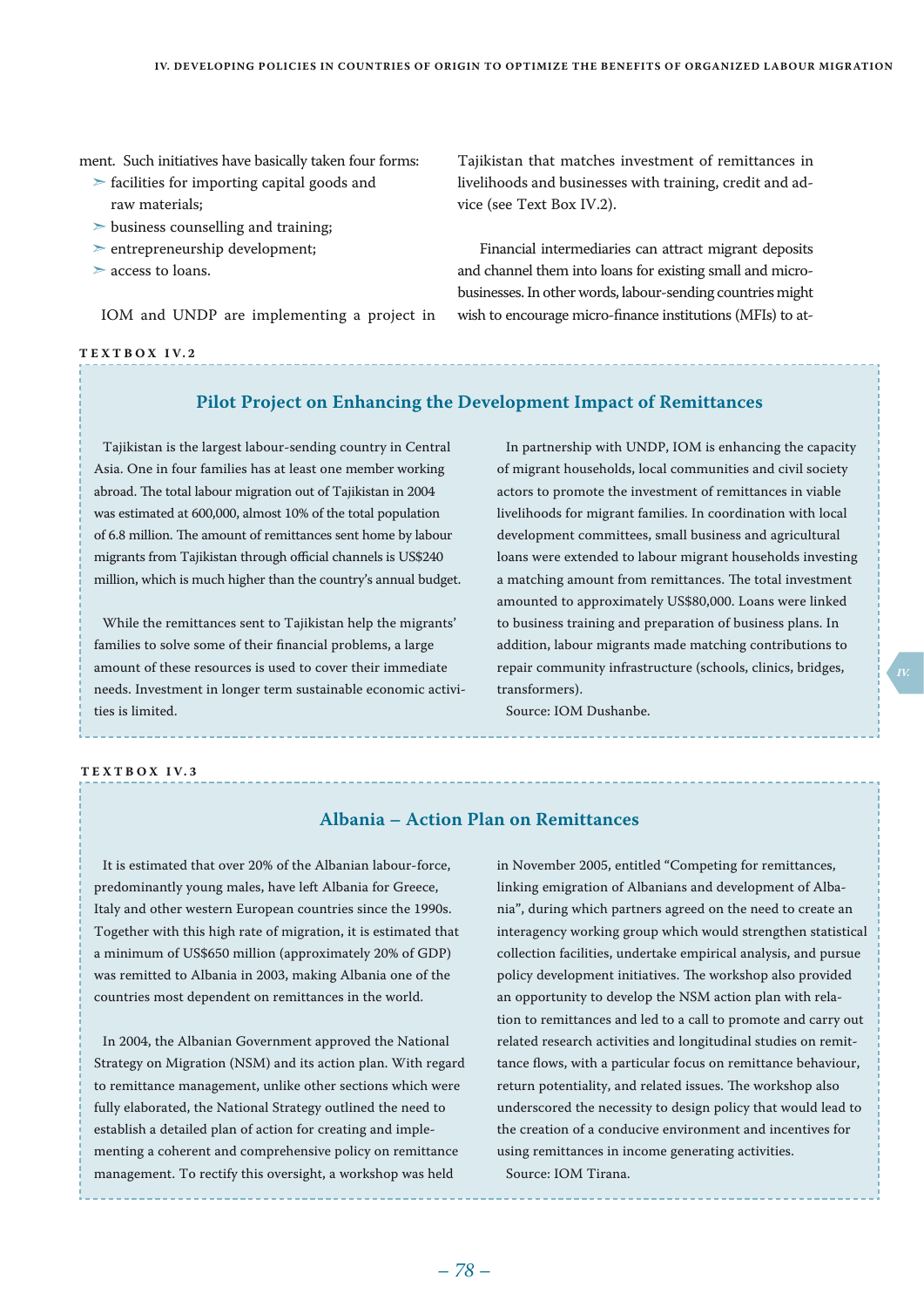tract remittances. Banks, credit unions and regulated MFIs are in a good position to leverage the economic impact of remittances. Remittances can also be used for housing loans. For example, the Guatemalan government and IOM are developing an innovative project which will finance low-cost housing for migrant families from remittances together with housing subsidies.

The Latino Home Town Associations (HTAs) in the United States draw together people from the same town or state in the country of origin and enable them to retain a sense of community as they adjust to life in the US. Typically, their first purpose is social, linked to activities in the hometown. Perhaps the most successful and best-known example of migrant involvement in a range of development activities can be found in Mexican HTAs. The Mexican state of Zacatecas has one of the oldest matching fund programmes and it has now been emulated by two other states in Mexico. Under these programmes, the Mexican government teams up HTAs and other actors to spur economic development. Initially, for every dollar donated by emigrants, the federal and state governments added US\$1 each. In recent years, the municipal government is an equal contributor as well. HTAs tend to fund projects that benefit the entire community, in areas such as education, health, sanitation, and civic works (Rodolfo and Lowell, 2002).

As mentioned in section IV.4.3.3, the most important measure governments can take to stimulate remittance flow and realize its development potential is to create a sound policy environment that minimizes macro-economic uncertainty and ensures the transparency and standard regulation of financial institutions. In tandem with incentives, the most important step governments can take to stimulate remittance flows and realize their development potential is to create a sound policy and legal environment that promotes capital inflows, including remittances.

An indicator of financial sector stability is whether people commonly use banks for depositing their savings. This is not the case in many ECA countries.

The World Bank (2006) has recently argued that incentives to increase flows and channel them to more productive uses is more problematic than reducing

transaction costs and improving the overall savings and the investment climate. There is no doubt that the benefits of reducing transaction cost are obvious, and that improving the overall climate for savings and investment is critical, but the latter is often a medium- to long-term process for States. In the interim, incentives and specific opportunities for investments by migrants in their country of origin may be helpful, particularly if there is a foreign exchange crisis. Similarly, much more can be done in building the capacity of HTAs and their partners in the effective implementation of development projects, and in evaluating whether national funds are being diverted away from better uses. However, there is little doubt that mobilization of philanthropic contributions from Diaspora organizations for grass-roots development is a positive measure.

Many ECA countries are active participants in internal, regional and inter-continental migration and this trend will continue at least in the medium term. As migration drives remittances, remittances will continue to play an important role as a source of finance in these countries.

It should be recognized that remittance inflows are the source of not only foreign exchange receipts, which can be used to finance the balance of trade deficits or the current account deficit, but also of productive investment and social development. Bearing in mind that remittances are private funds, in addition to improved data collection and reduced transfer costs, the development potential of remittances can be magnified in labour sending countries by:

- $\geq$  identification of productive and sustainable avenues of investment for remittances, for instance by facilitating the setting up of enterprises directly by migrants or through intermediate mechanisms, transferring savings via deposit accounts and specialized bonds, and developing loan products for migrants and their families for projects such as housing;
- $\ge$  formulation of policies that enhance the contribution of migrant associations to the development of the country of origin;
- ➣ Improvements in the overall savings and investment climate.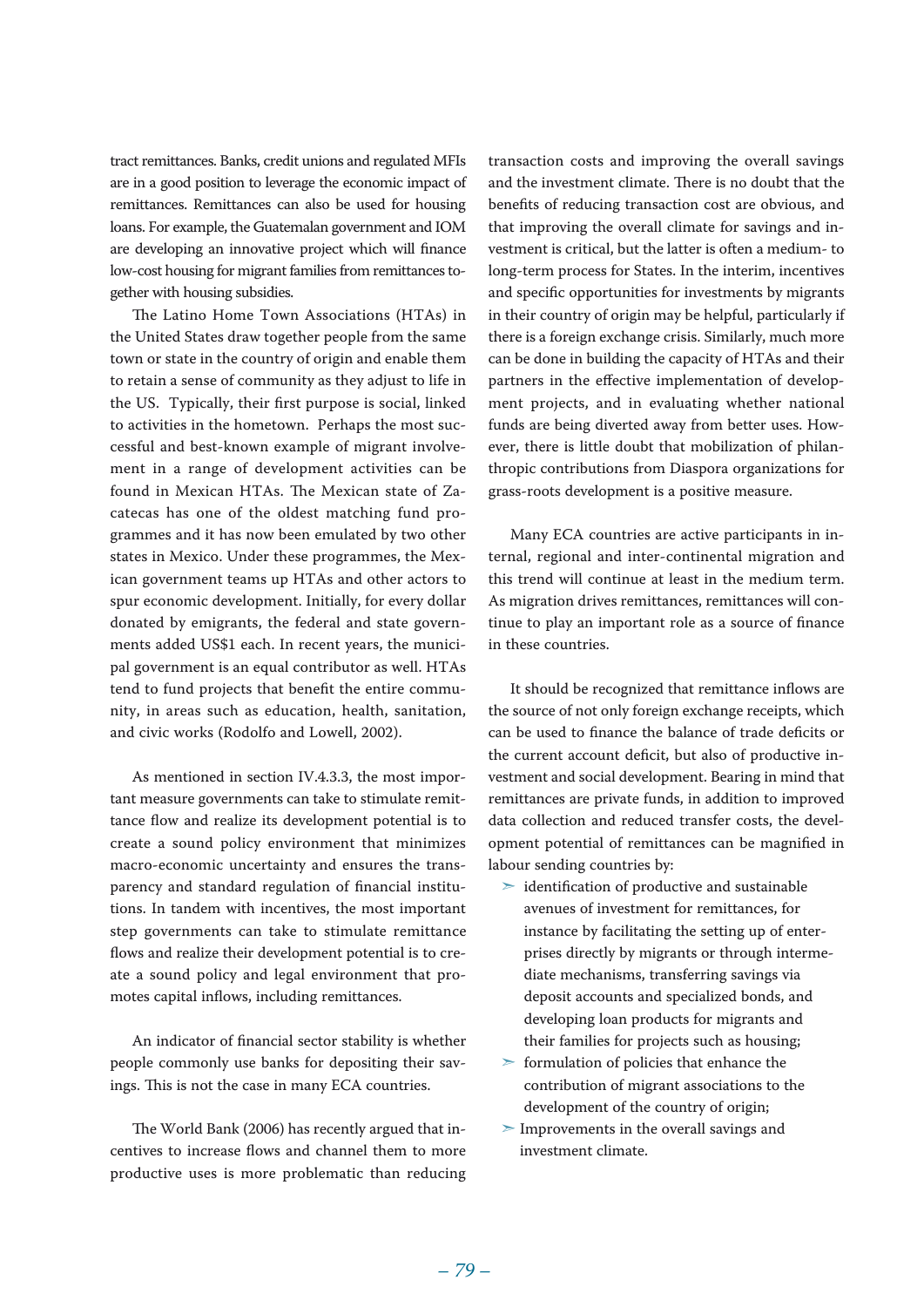# *IV.6 Education, Training and Skills Development*

It is clear that abuses in recruitment are less common for skilled occupations since migrant workers are usually better educated and more aware of the dangers and have better terms and conditions. Some laboursending countries have recognized this and now concentrate on raising workers' skill levels to improve their employment opportunities. Enhancing a person's human capital as well making information available on job opportunities are both equally important.<sup>2</sup>

**Good information** about domestic and foreign markets and its adequate dissemination to stakeholders is essential in every step of the migration process. This must be good information about employment opportunities and skill requirements as regards the domestic and foreign markets.

**Setting quality standards** in higher education/ training programs is of obvious importance for the global labour market. The International Maritime Organization Standards of Training, Certification and Watch-keeping were established by the International Convention on Seafarers in 1978 and have been adjusted regularly to meet developments in the sector. As a member of the organization, the Philippines has implemented the standards and this has significantly helped the employment of its seamen on international shipping lines, where they represent 20-25 per cent of employees. In contrast, Filipino nurses experience greater difficulty finding employment in OECD countries because of the low quality of their nursing education, yet nurses with the highest qualifications tend to migrate, leaving the domestic market in short supply.

**Education** not only gives a person greater advantages in making the right migration decision, but matching education and skills to those desired in destination countries qualifies him or her for the best available job abroad. There should be education and training institutions providing training of relatively high demand which students will want to pursue and

 *– 79 – – 80 –*

may be prepared to pay for if necessary. Even if training in the desired skills exists, students still need to have access to information on foreign demand for skills and the financial resources to pay for the training. Poor information will lead to bad choices, while financial constraints prevent students from pursuing the most desirable qualifications.

Countries of origin should develop training facilities for prospective students prepared to acquire the education that domestic and foreign markets are seeking, yet this is not a simple task for governments to address. They will have to adopt an **education and training policy and strategies to meet the prospective demand for skilled human resources**. In this task, they will have to address the following issues.

# **IV.6.1 Developing education/training programmes**

## **IV.6.1.1 Defining requirements in quantity and quality**

There is currently demand for major skill categories, such as engineering, computer science, natural science, management and finance, education, and medicine.

In ECA countries, governments have established extensive educational systems and their populations have achieved high schooling levels by world standards, more than 9 years in the former USSR countries. More than 50 per cent of the adult population (25 years and older) have received a secondary education, and a high proportion have undertaken further studies. Reforms are required to introduce training programmes in skills for which there is demand, improve quality of training and to focus on advanced education with development externalities. Sharing the cost of tertiary education with students and their families will free resources for reform measures.

ECA countries may seek to participate in the ongoing European OECD programme which sets a standard core curriculum and accreditation system for selected fields of study. The programme aims for a mutual recognition of degrees obtained in the various member countries.